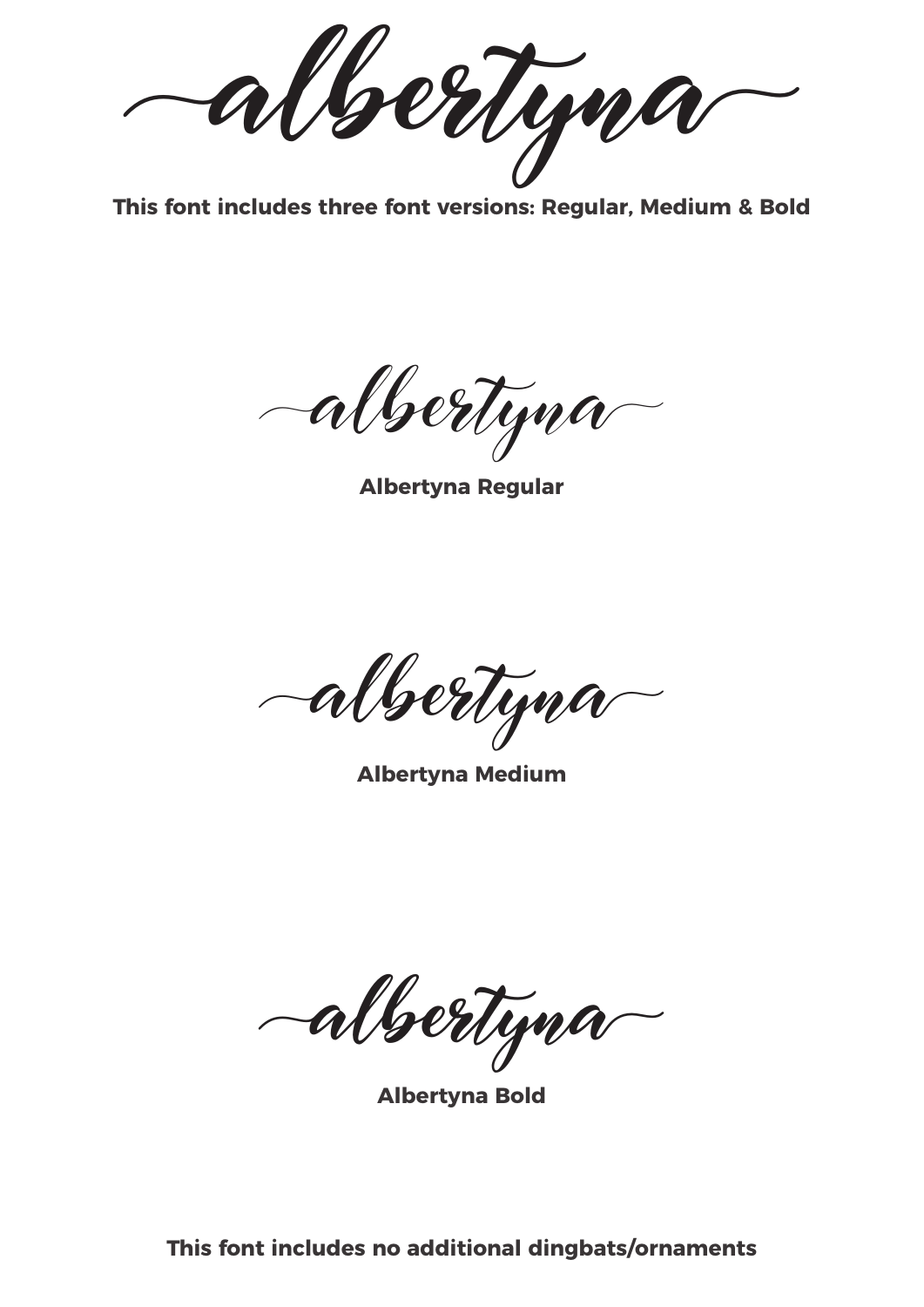# anyThiNg goeg

**This font includes two font versions: Regular & Cutout**

### anyThiNg goes

**Anything Goes Regular**

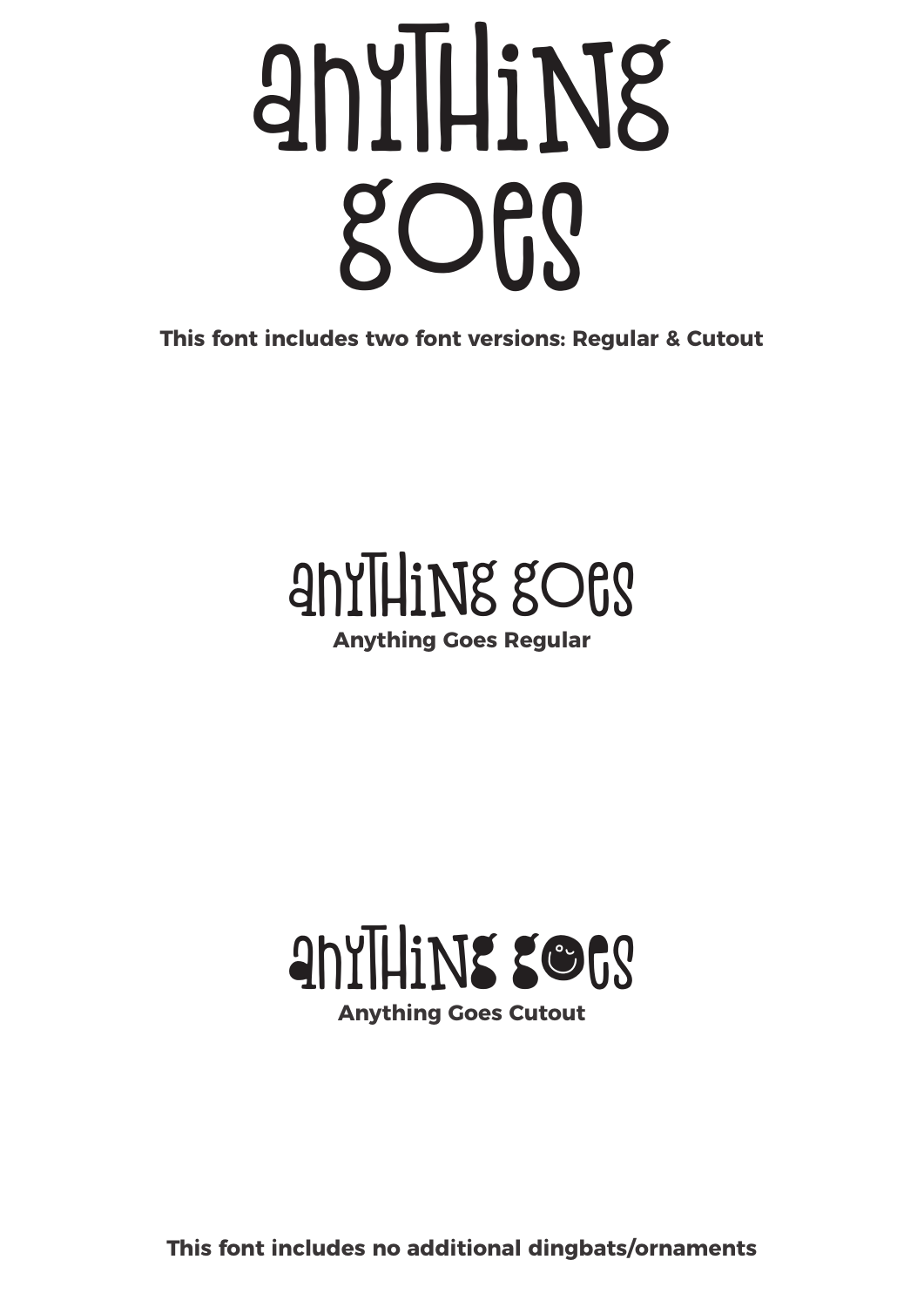

**This font includes two font versions: Regular & Slanted**

Asyiela

**Asyela Regular**

Asyiela

**Asyela Slanted**

**This font also includes a set of ornaments**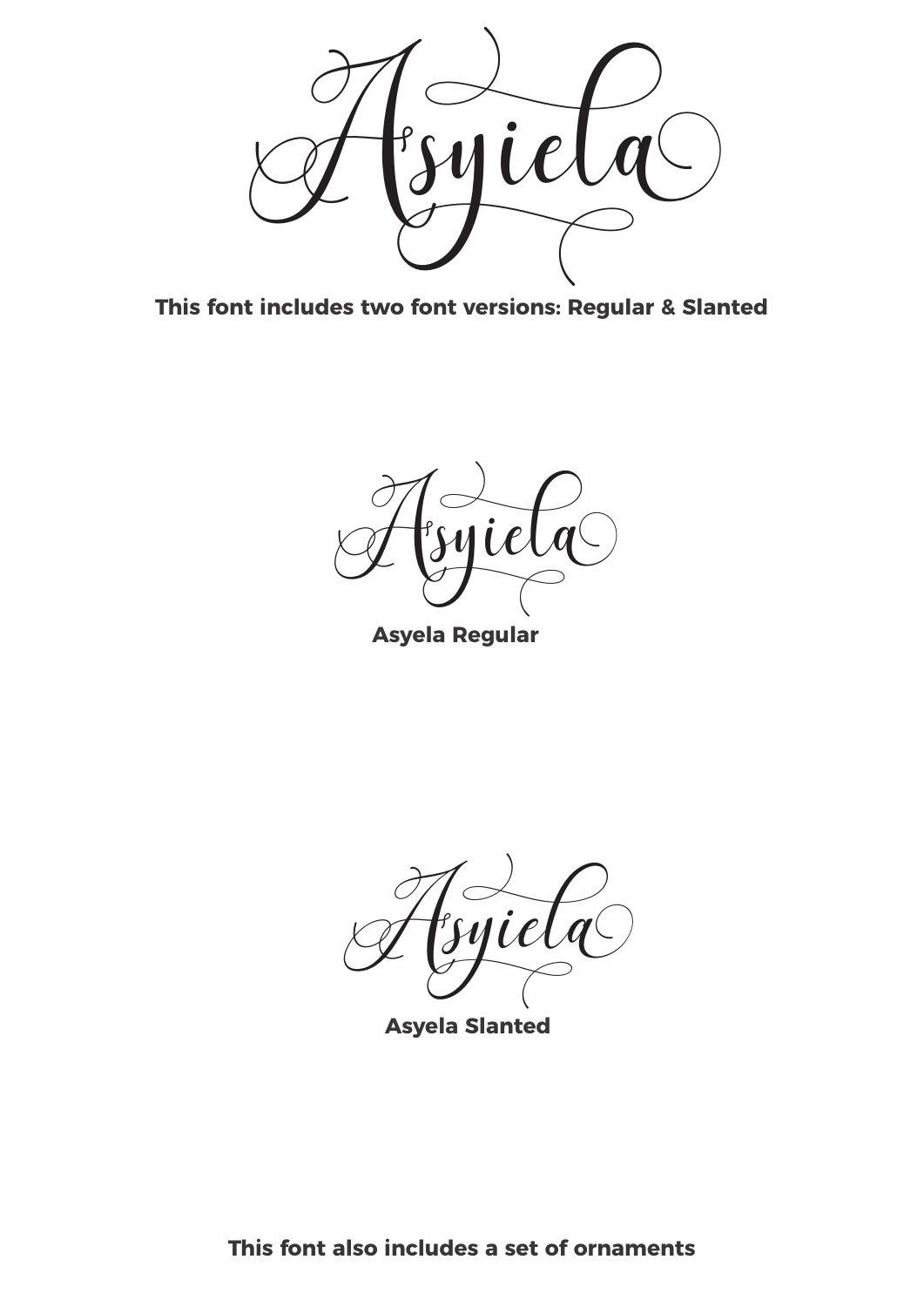





**Displaying Asyela Bonus**

**Z**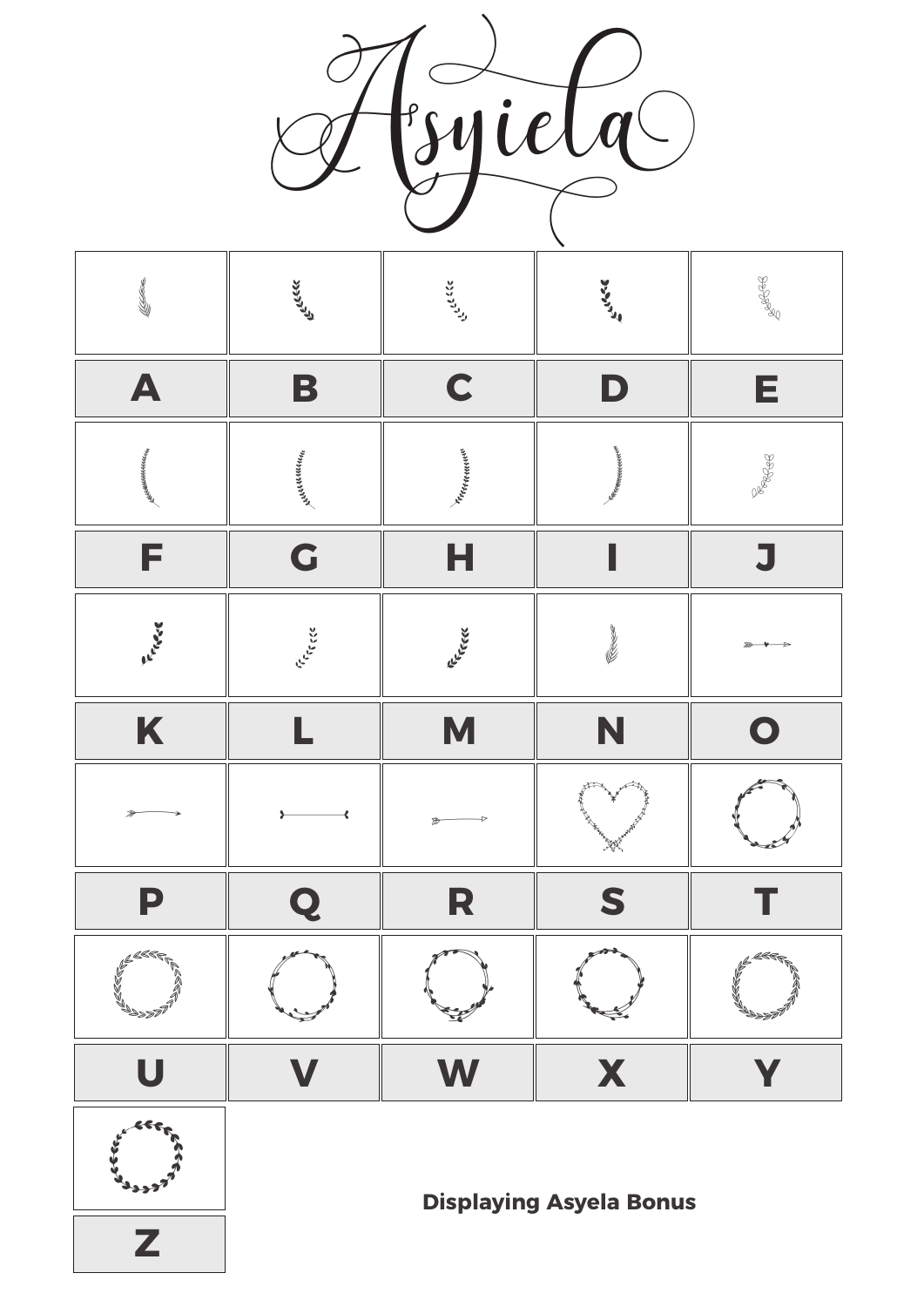



**Displaying Asyela Bonus**

**z**

 $\sim$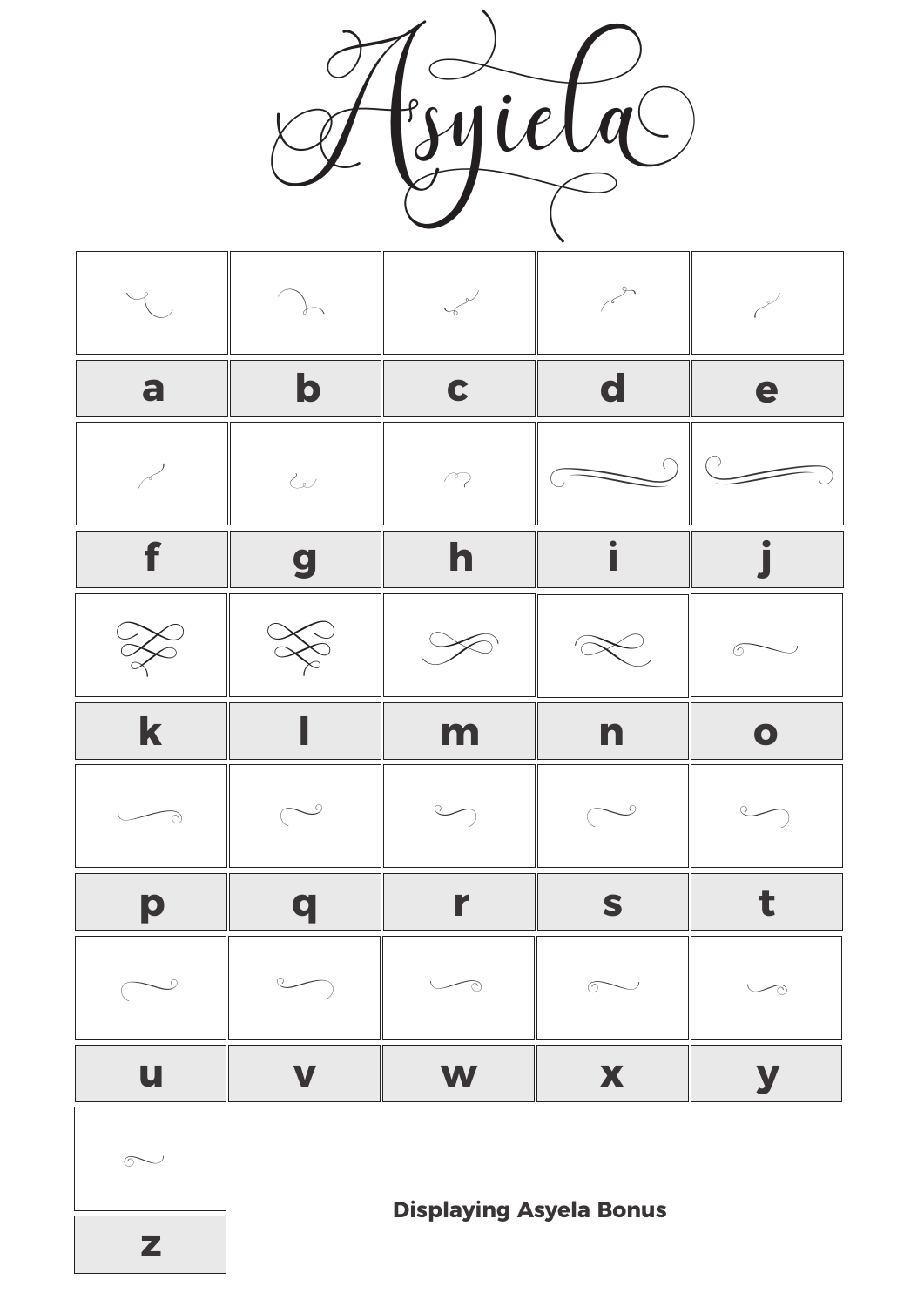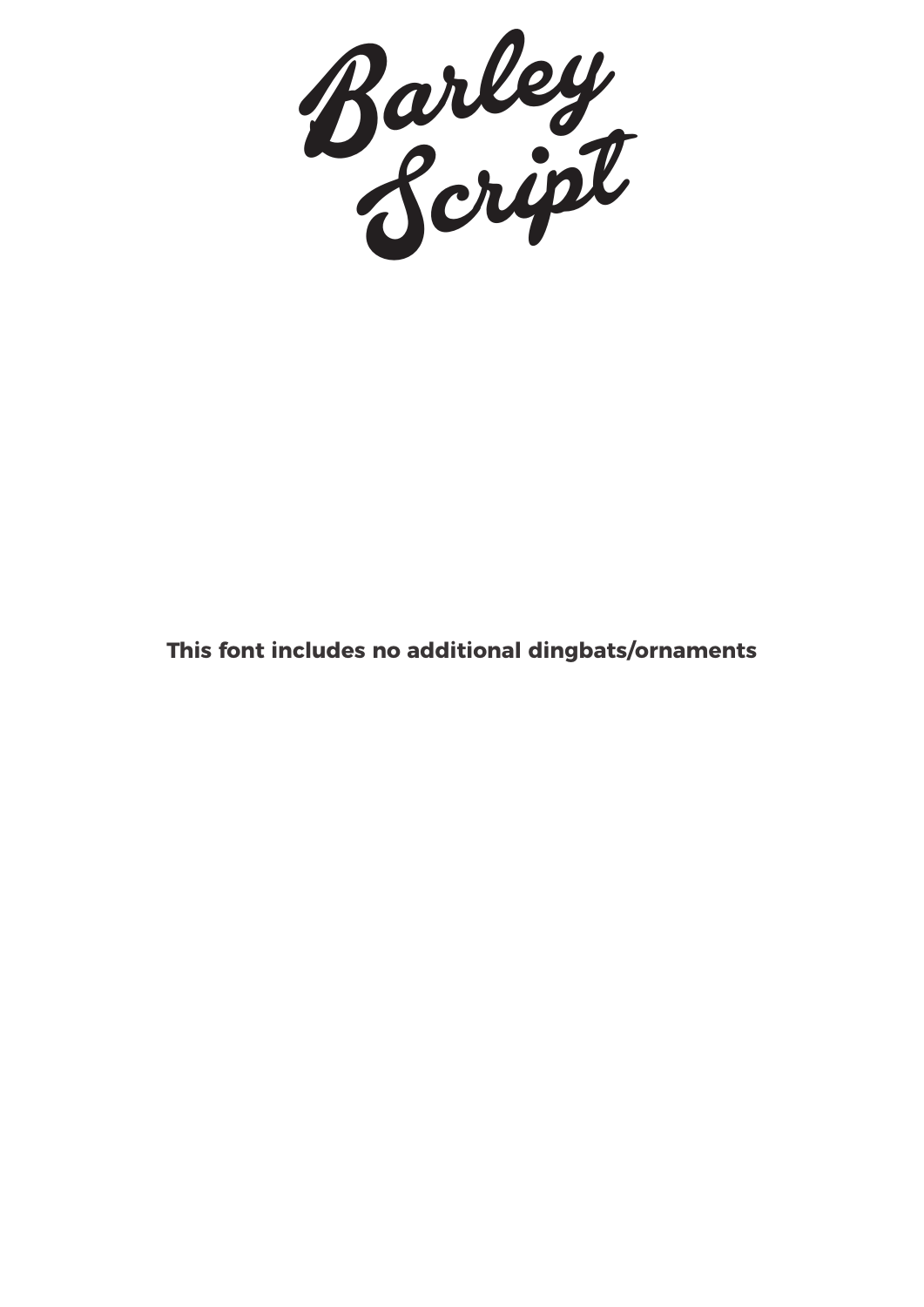

**This font includes no additional dingbats/ornaments and includes a set of bonus textures in PNG & PSD format**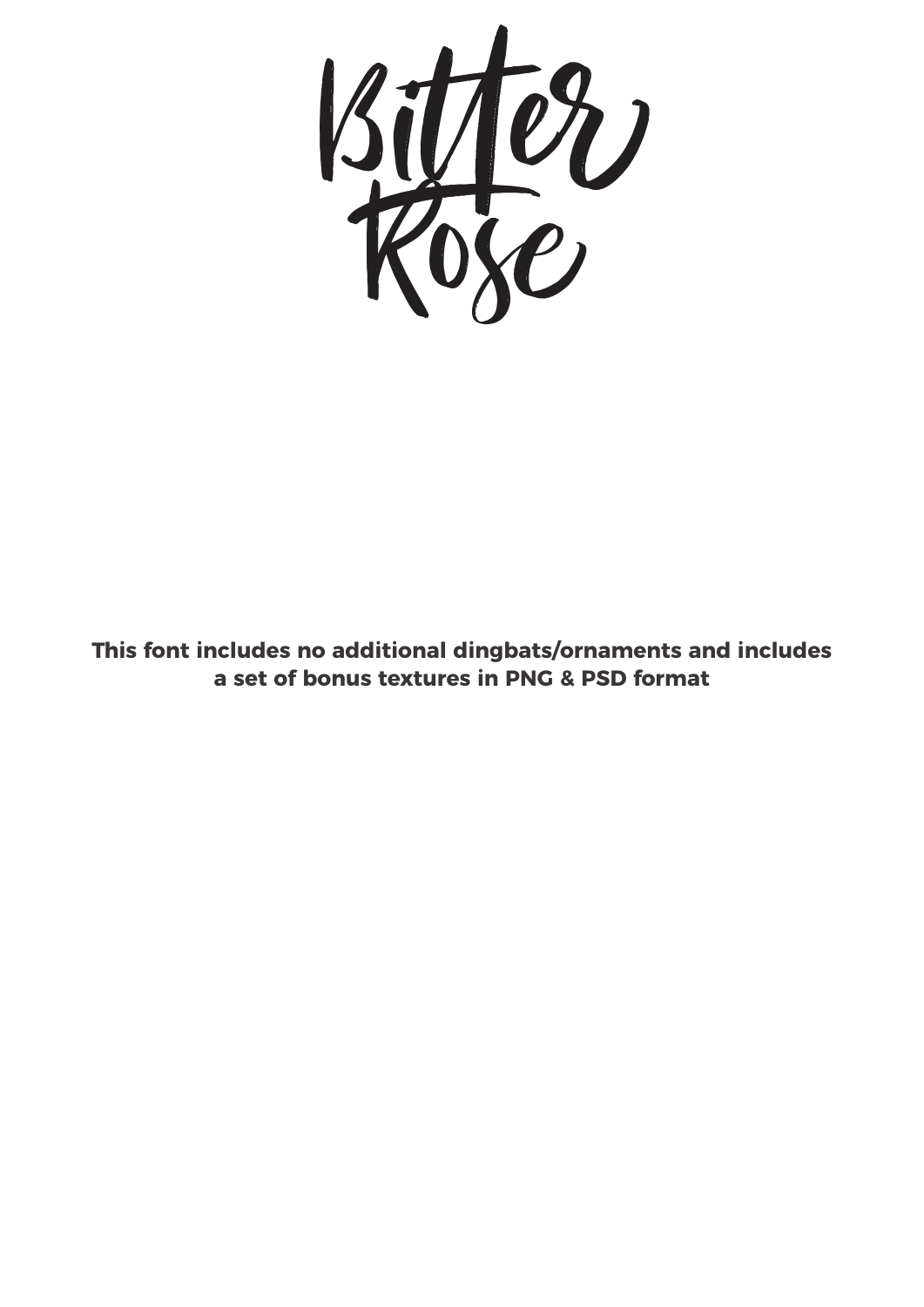Buenos Dias

#### **This font also includes a set of ornaments**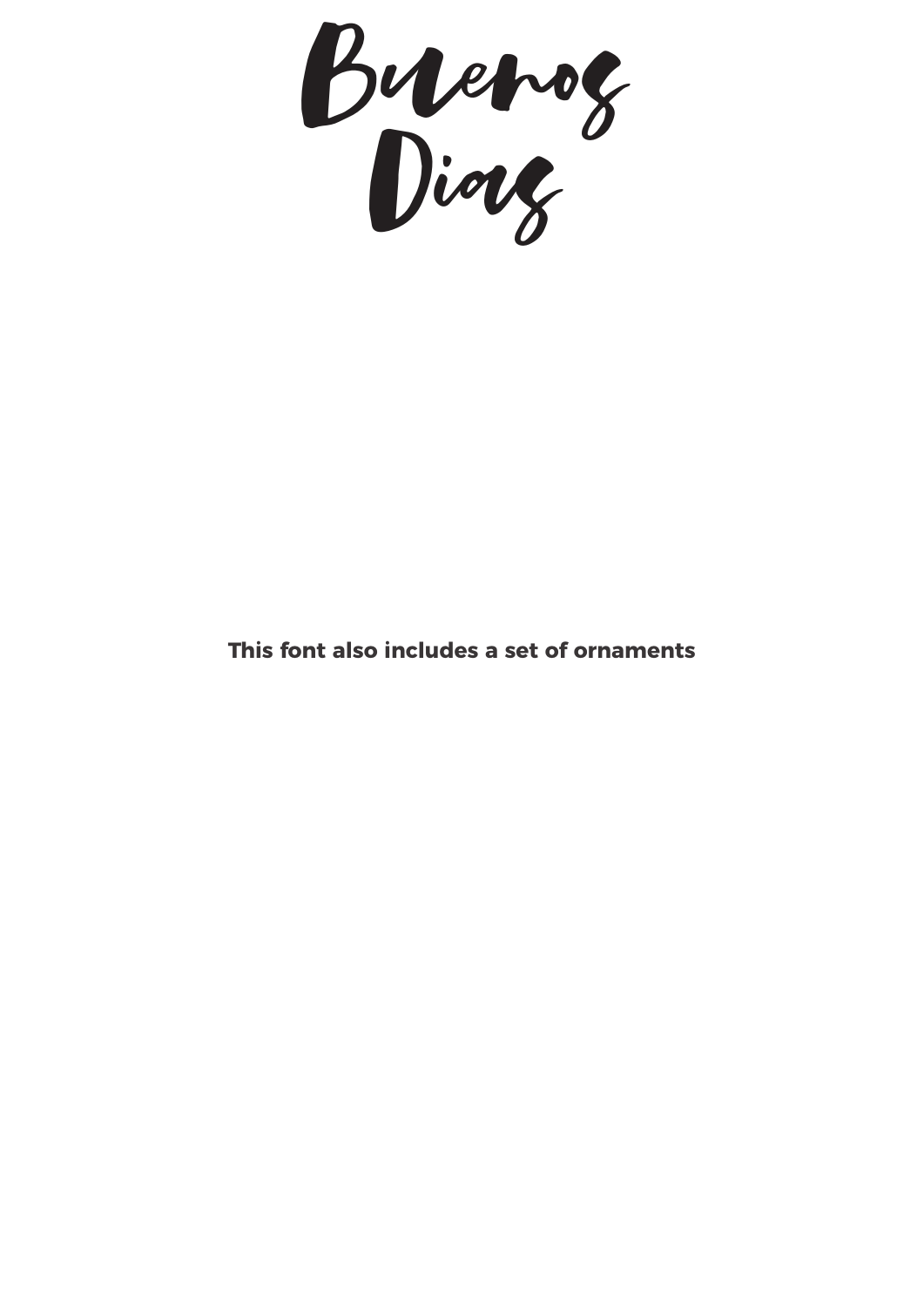Buenos Dias

| A                       | B                     | C                | D                    | E.                         |
|-------------------------|-----------------------|------------------|----------------------|----------------------------|
|                         |                       |                  |                      |                            |
| F                       | G                     | н                |                      | J                          |
|                         |                       |                  | $\mathbf{z}$         |                            |
| K                       | L                     | M                | N                    | $\bullet$                  |
| $\rightarrow$           | $\rightarrow$         | $-\mathbf{b}$    | $\overrightarrow{ }$ | $\leq$                     |
| P                       | Q                     | R                | S                    |                            |
| $\ddot{\phantom{0}}$    | $\tilde{\phantom{a}}$ | $\boldsymbol{V}$ | $\blacktriangledown$ | $\mathcal{S}_{\mathbf{e}}$ |
| $\overline{\mathbf{U}}$ | V                     | W                | X                    | Y                          |

 $z^{\circ}$ 

**Displaying Buenos Dias Extras**

**Z**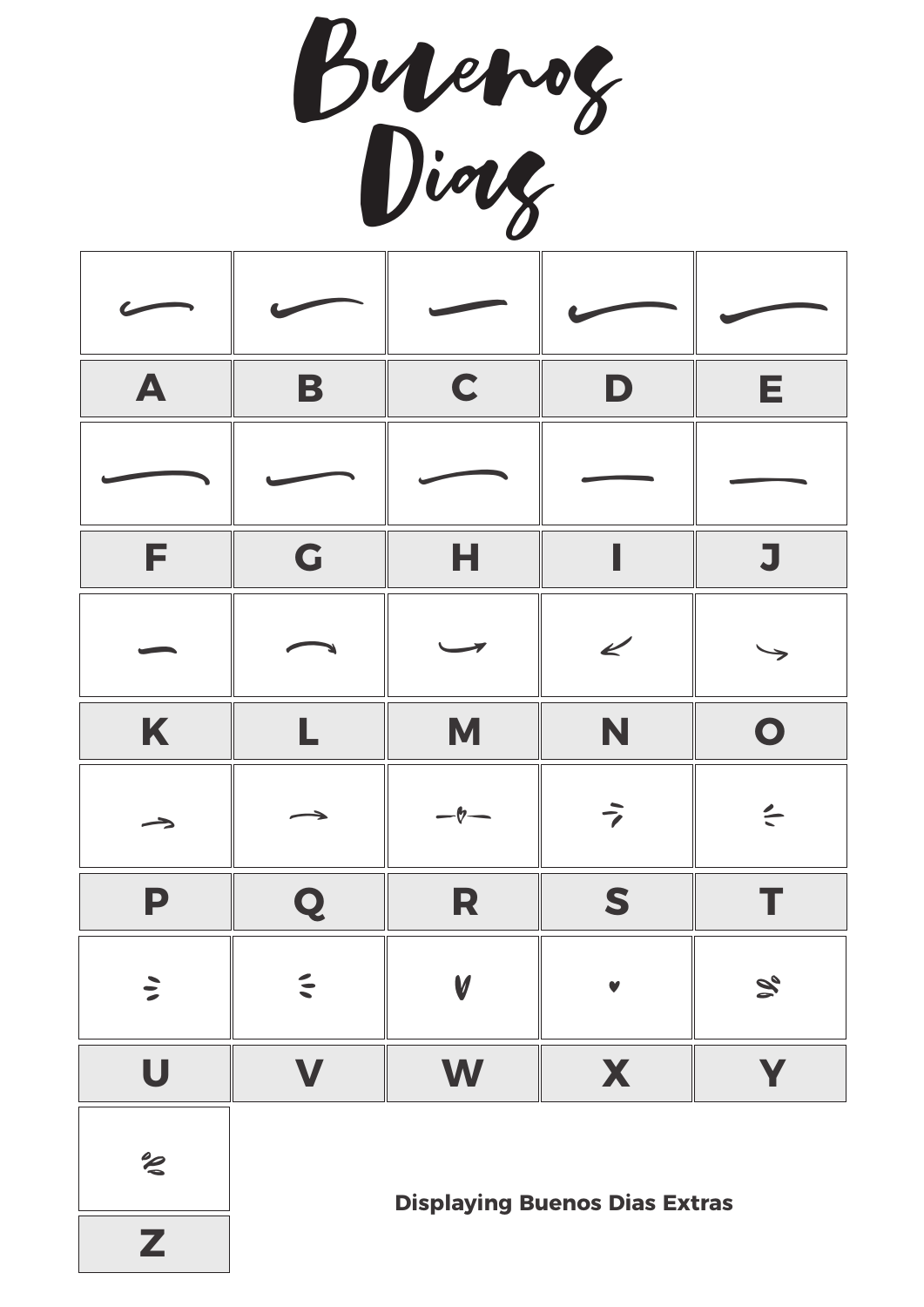

**This font includes ten fonts: Blodders, Callonsky, Dearday Sans, Dearday Script, Kulon, Quicken, Reklase, Skizzle, Storytella, & Swiftone**



Callonsky **Callonsky**



**Dearday Sans**

Dearday

**Dearday Script**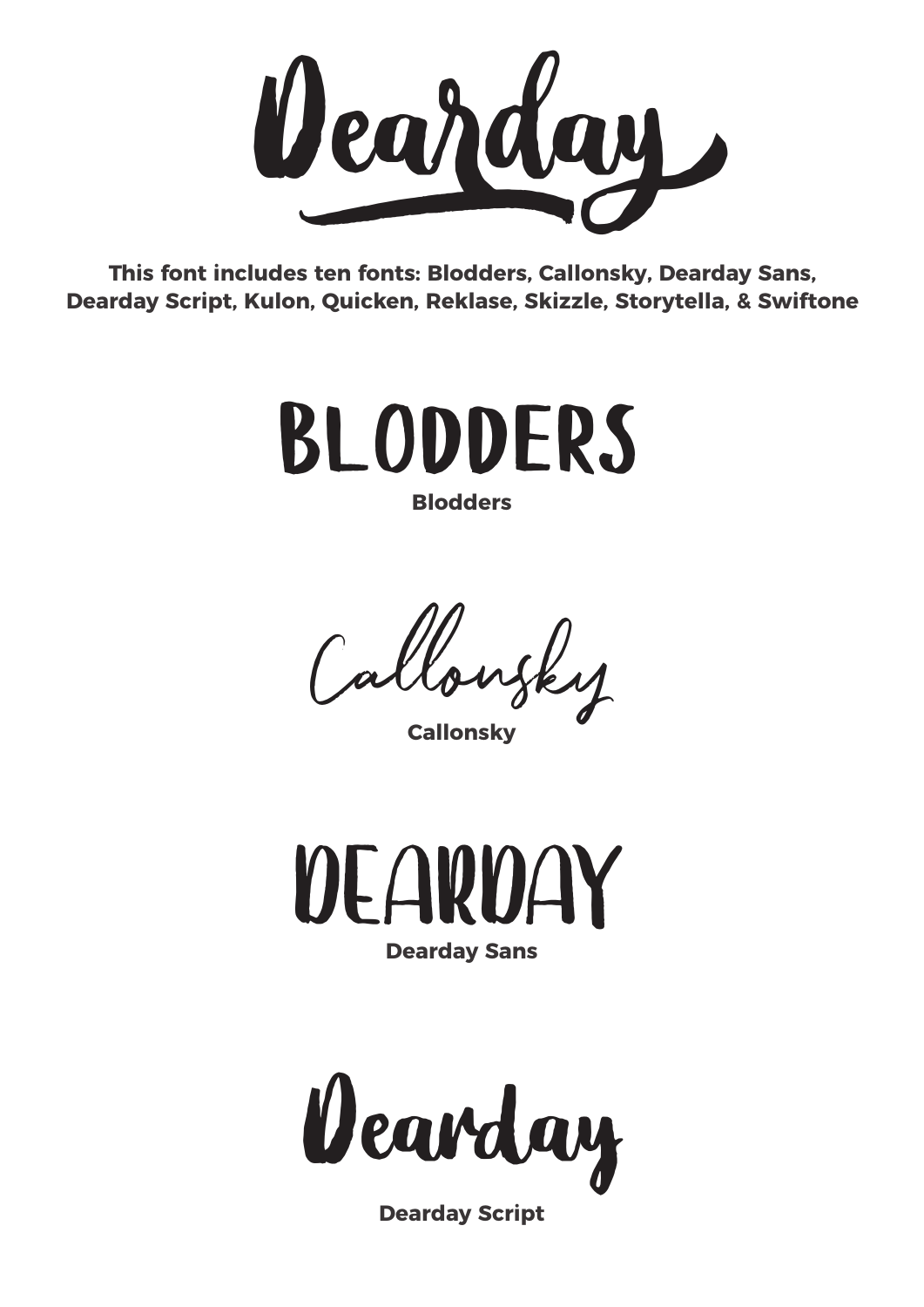



**Quicken**



**Reklase**



**Skizzle**

Storytella

**Storytella**



**This font includes no additional dingbats/ornaments and includes a set of bonus flowers and leaves in PNG format**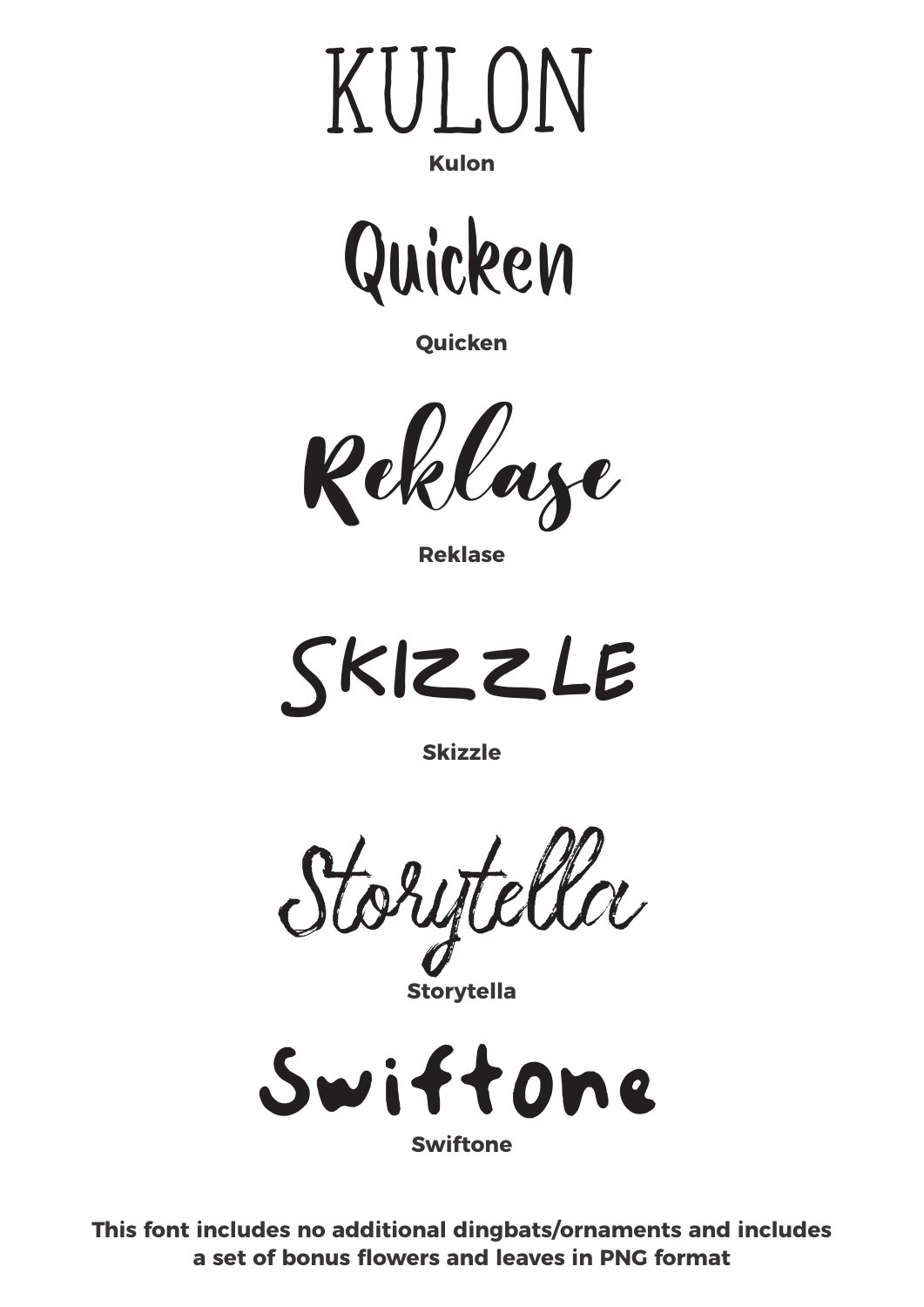**Aflowerllyh**

**This font also includes a set of ornaments**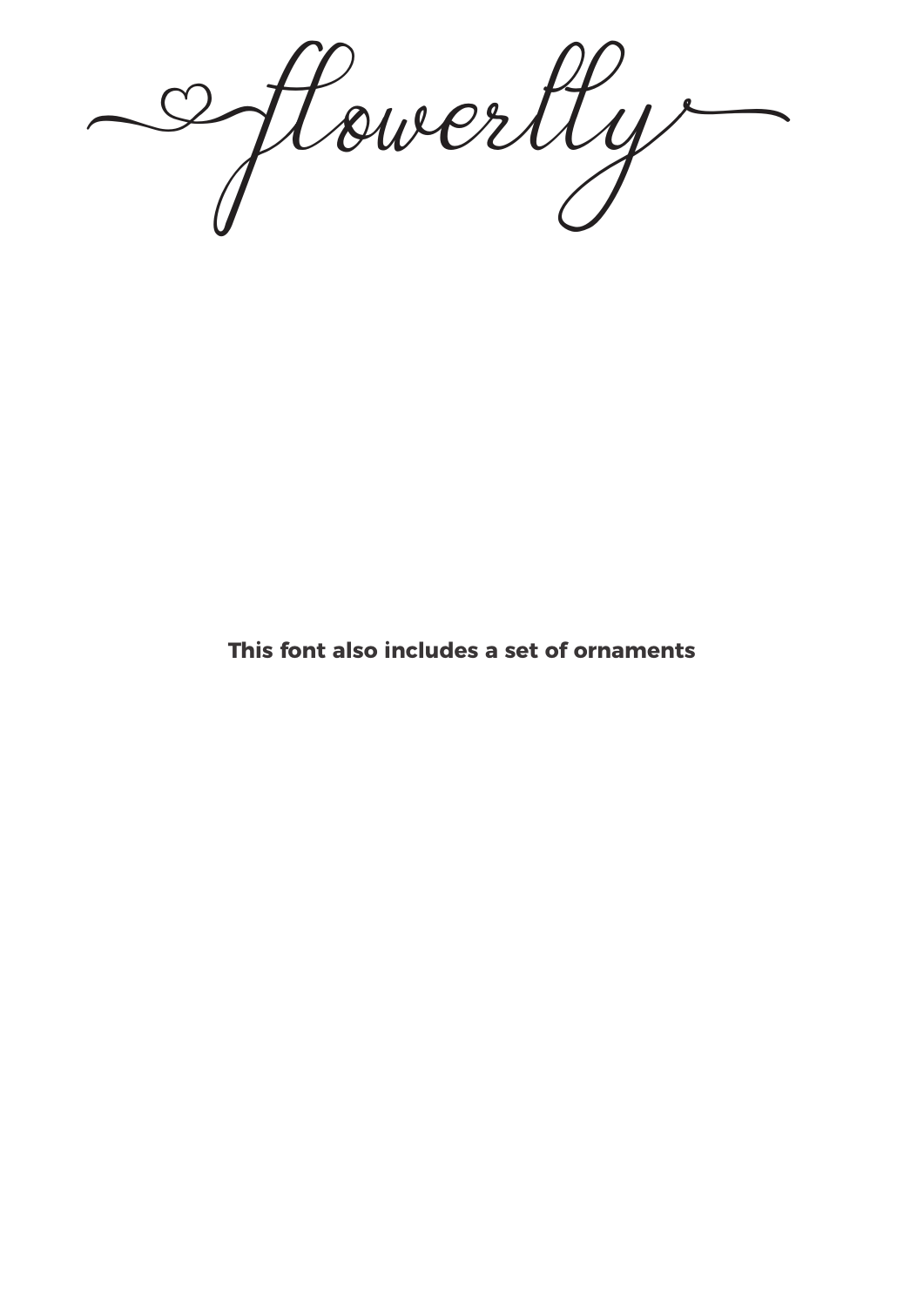**Aflowerllyh**



**Z**

 $\overline{\phantom{a}}$ 

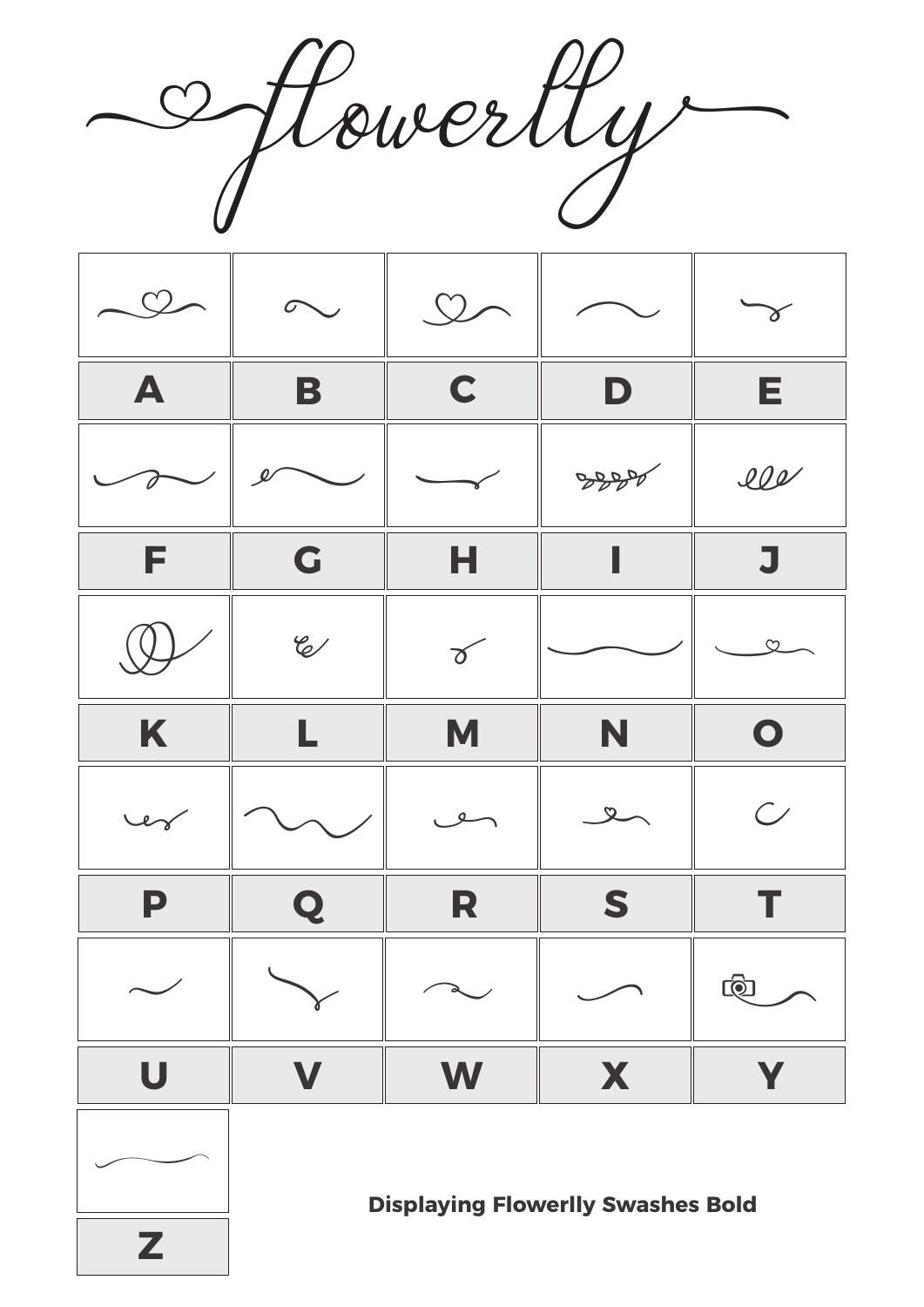Gianetta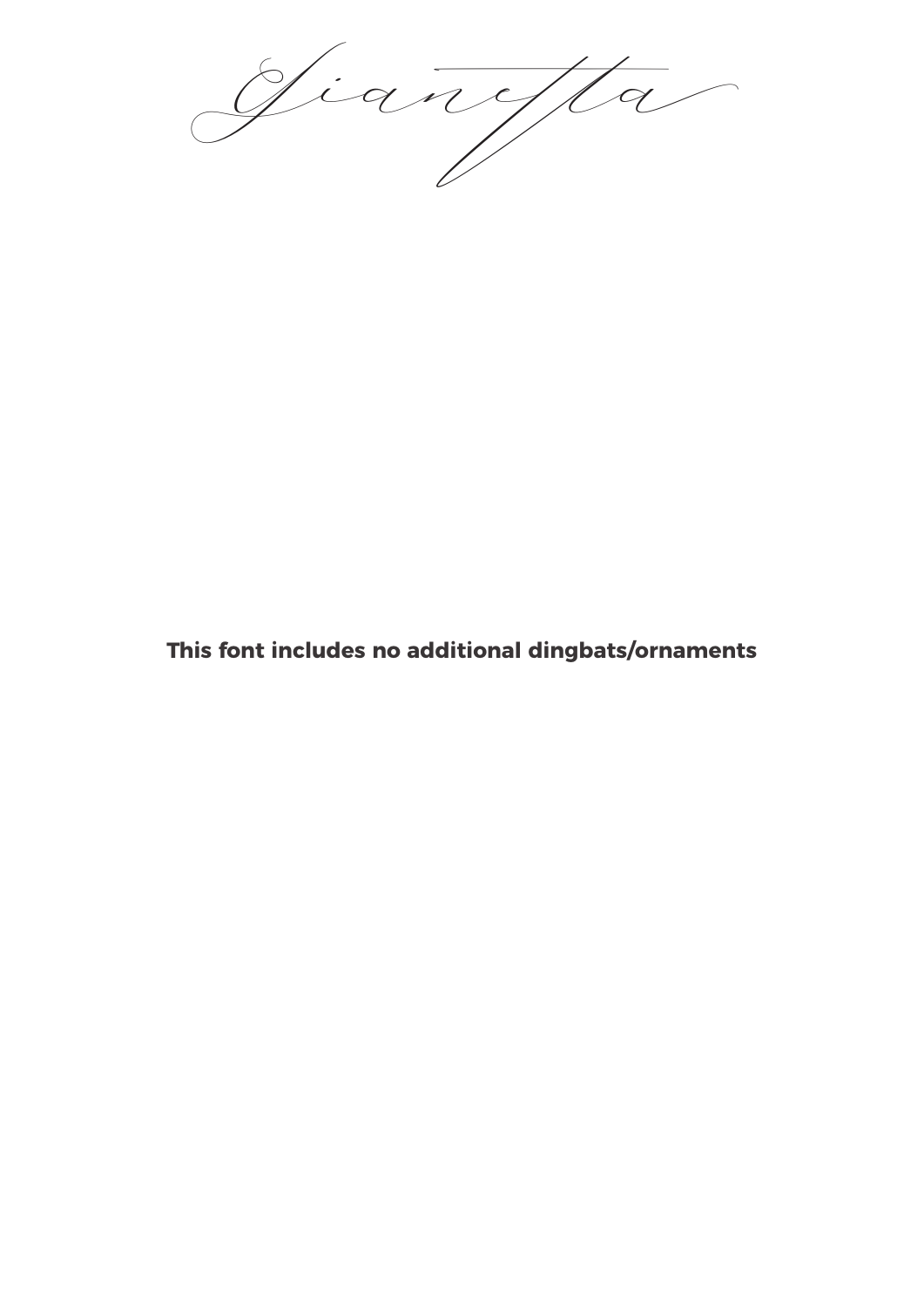

#### **This font also includes a set of ornaments**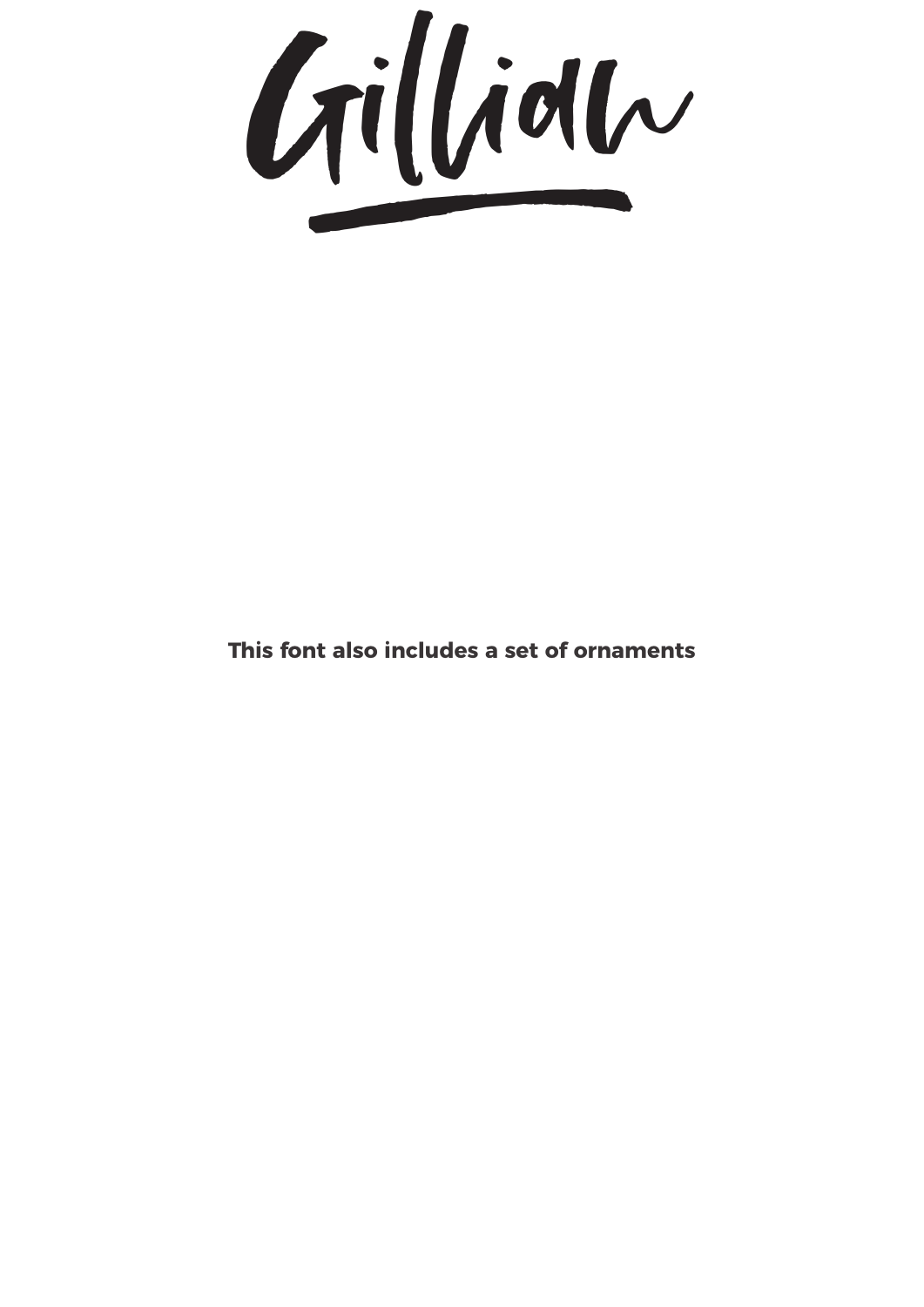Gillian

| $\blacktriangle$ | B      | $\mathbf C$ | D                    | Е.                |
|------------------|--------|-------------|----------------------|-------------------|
|                  |        |             |                      |                   |
| F                | G      | Н           | I                    | J                 |
|                  |        |             | $\epsilon$           |                   |
| K                | L      | M           | N                    | $\bullet$         |
| →                |        |             | $\overrightarrow{ }$ | $\leq$            |
| P                | Q      | R           | S                    |                   |
| $\sum$           | $\leq$ | V           | $\blacktriangledown$ | $\mathcal{S}_{o}$ |
| U                | V      | W           | X                    | Y                 |

 $z^{\circ}$ 

**Displaying Gillian Extras**

**Z**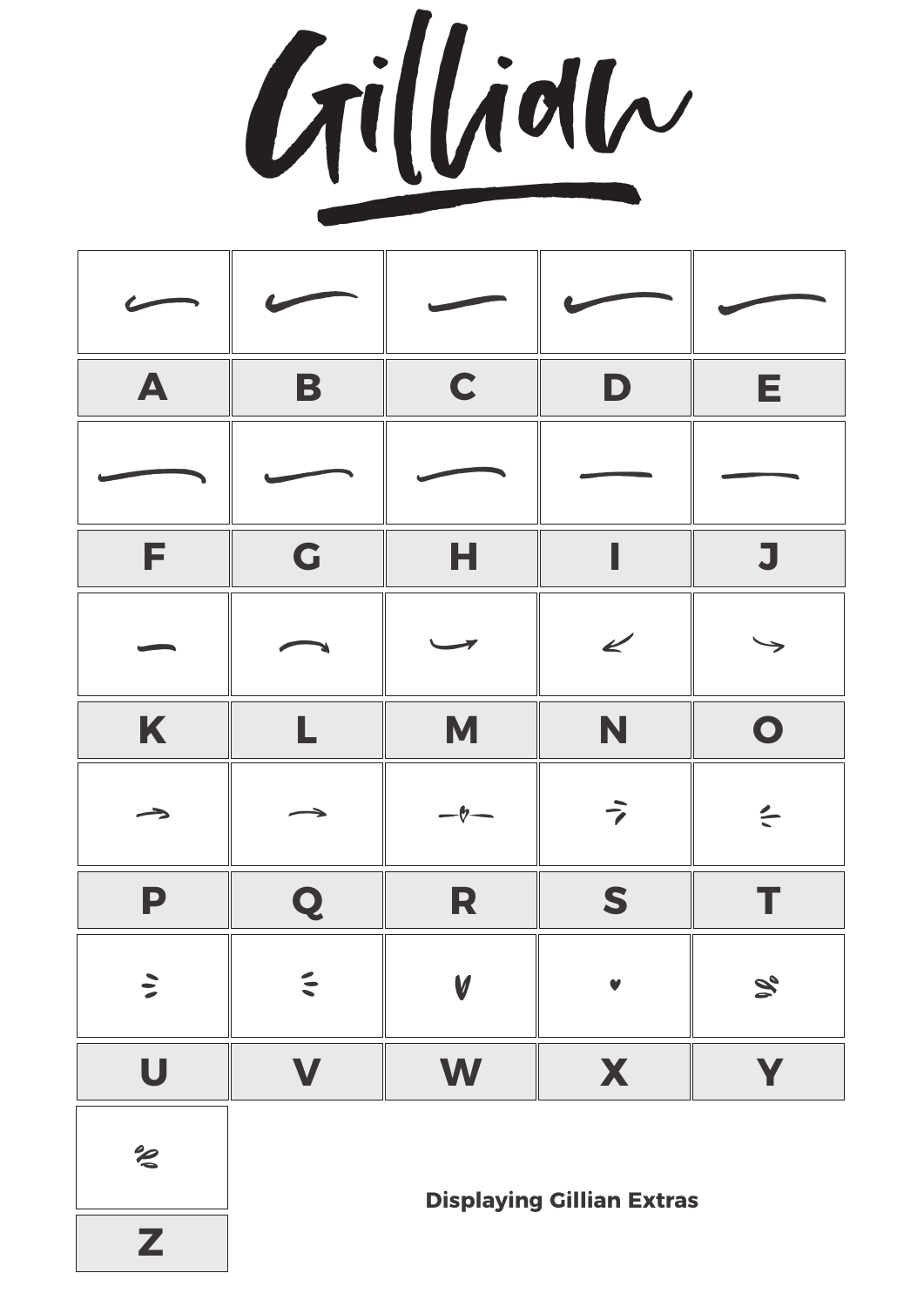

**This font includes three font versions: Regular, Alt 1 and Alt 2**

Helle glamour

**Hello Glamour Regular**

Hello glamour

**Hello Glamour Alt 1**

Hello glamour

**Hello Glamour Alt 2**

**This font also includes a set of ornaments**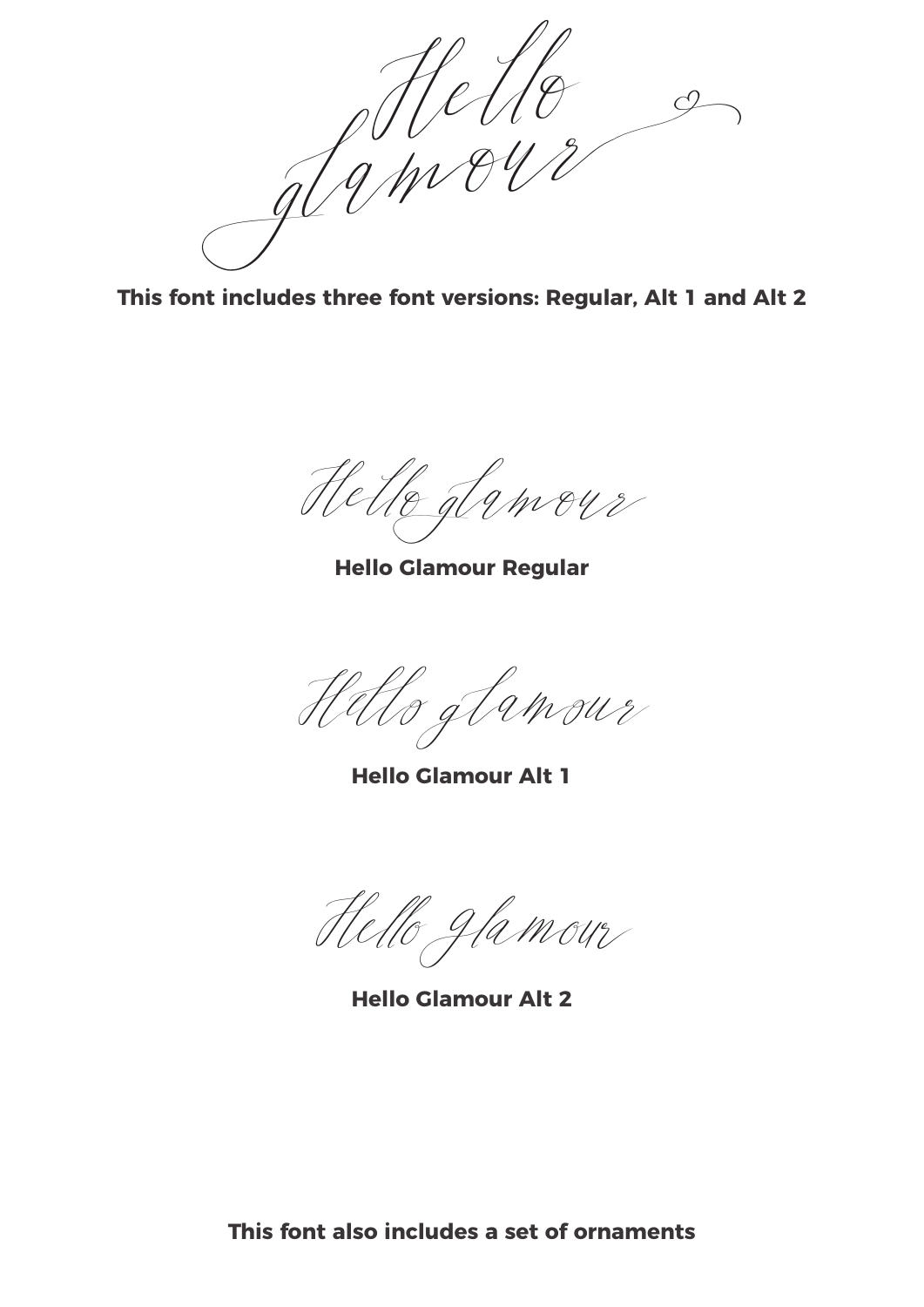glamour

|   |   |   |   | $\bigcirc$ |
|---|---|---|---|------------|
| A | B | C | D | E.         |
|   |   |   |   |            |
| F | G | н |   |            |
|   |   |   |   |            |
| K |   | M |   |            |

**Displaying Hello Glamour Swashes**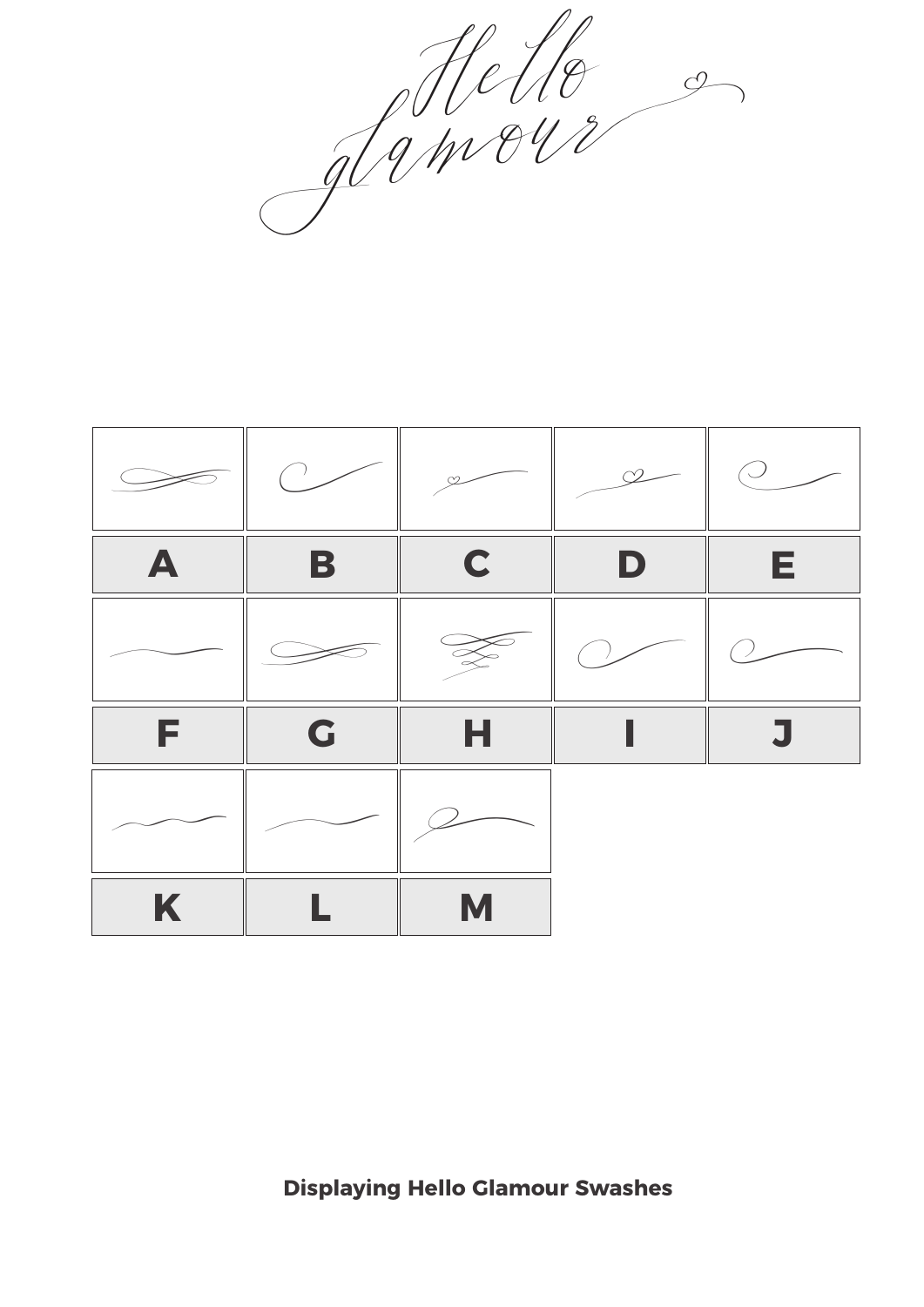Mello 9



**Displaying Hello Glamour Swashes**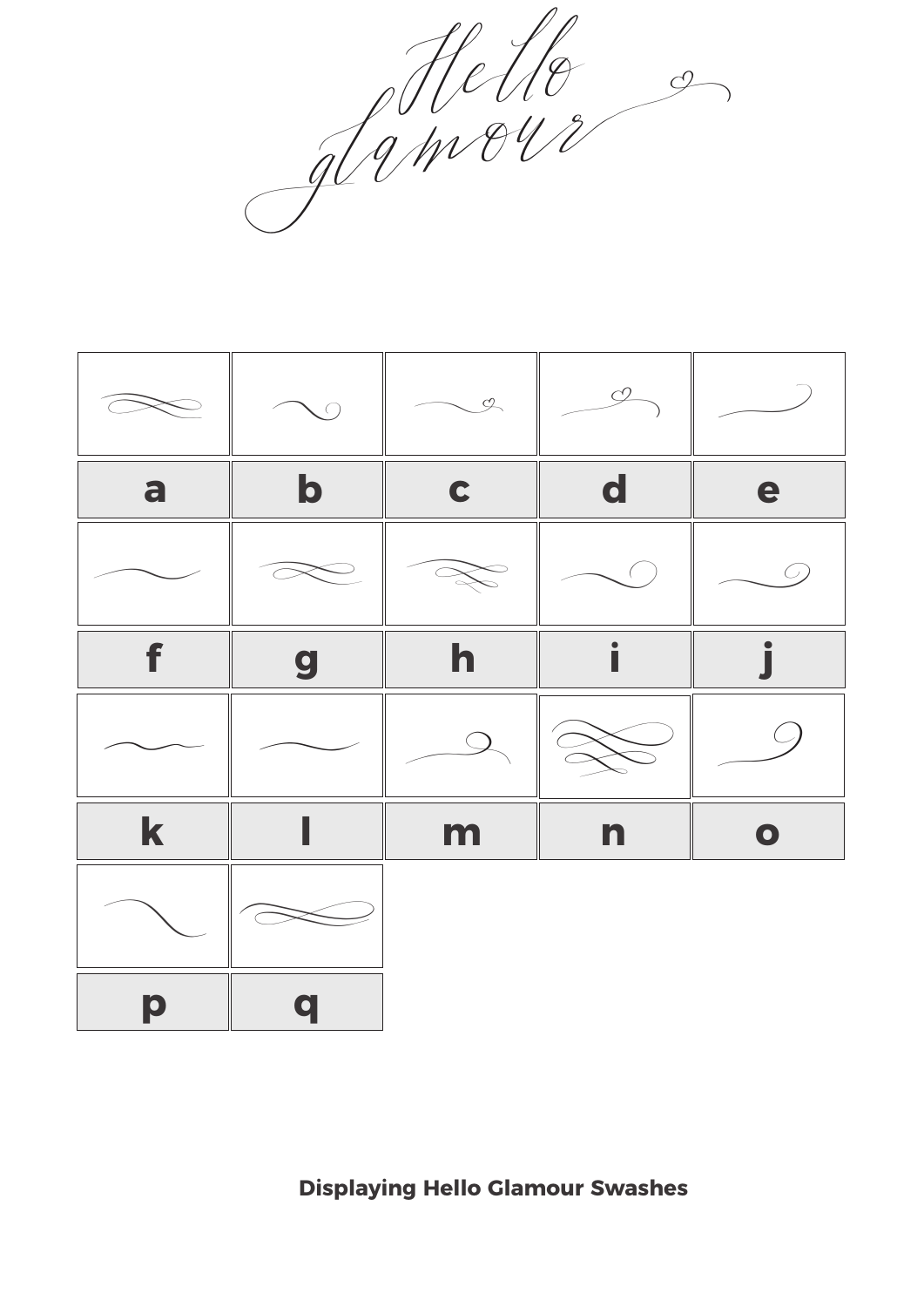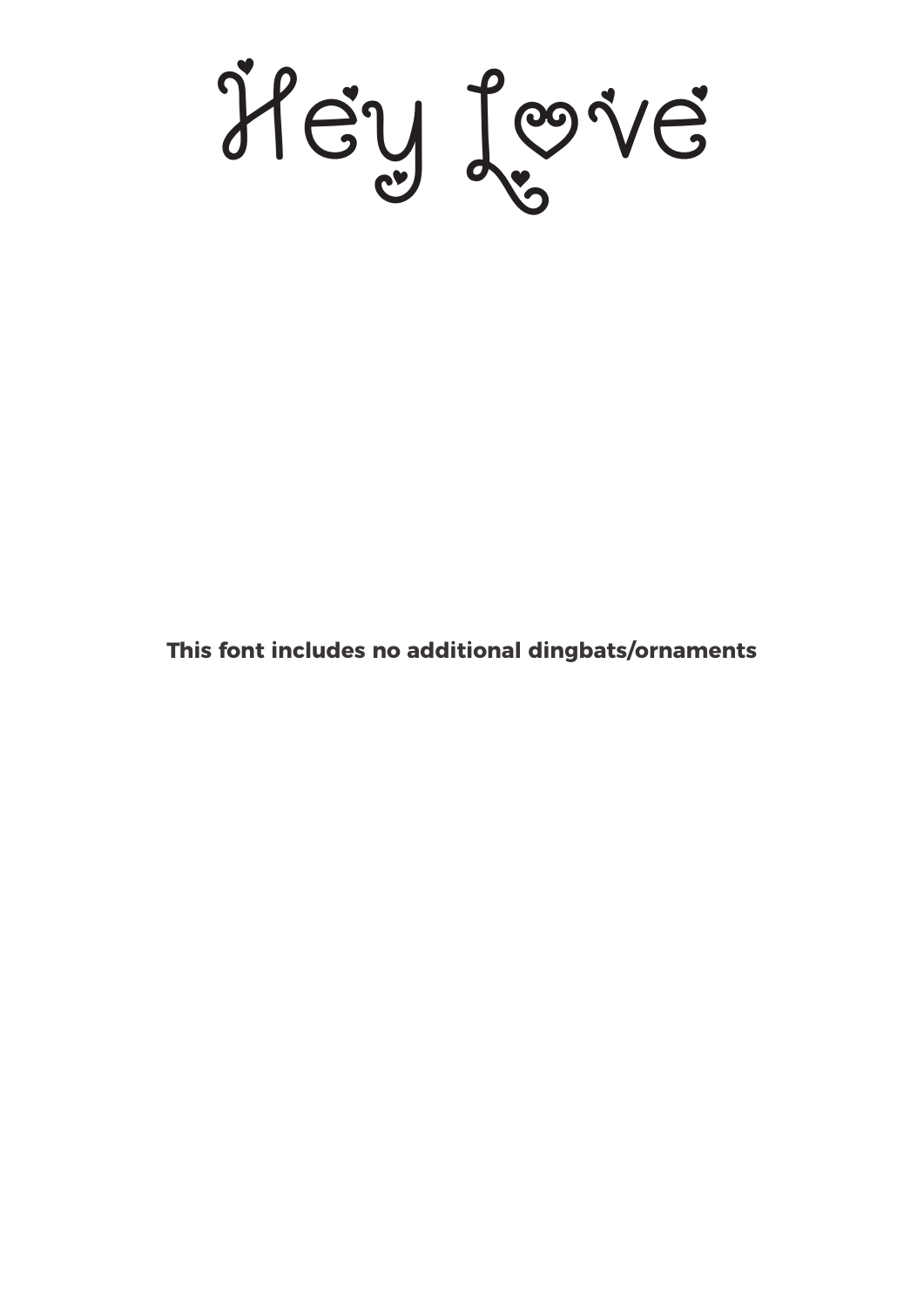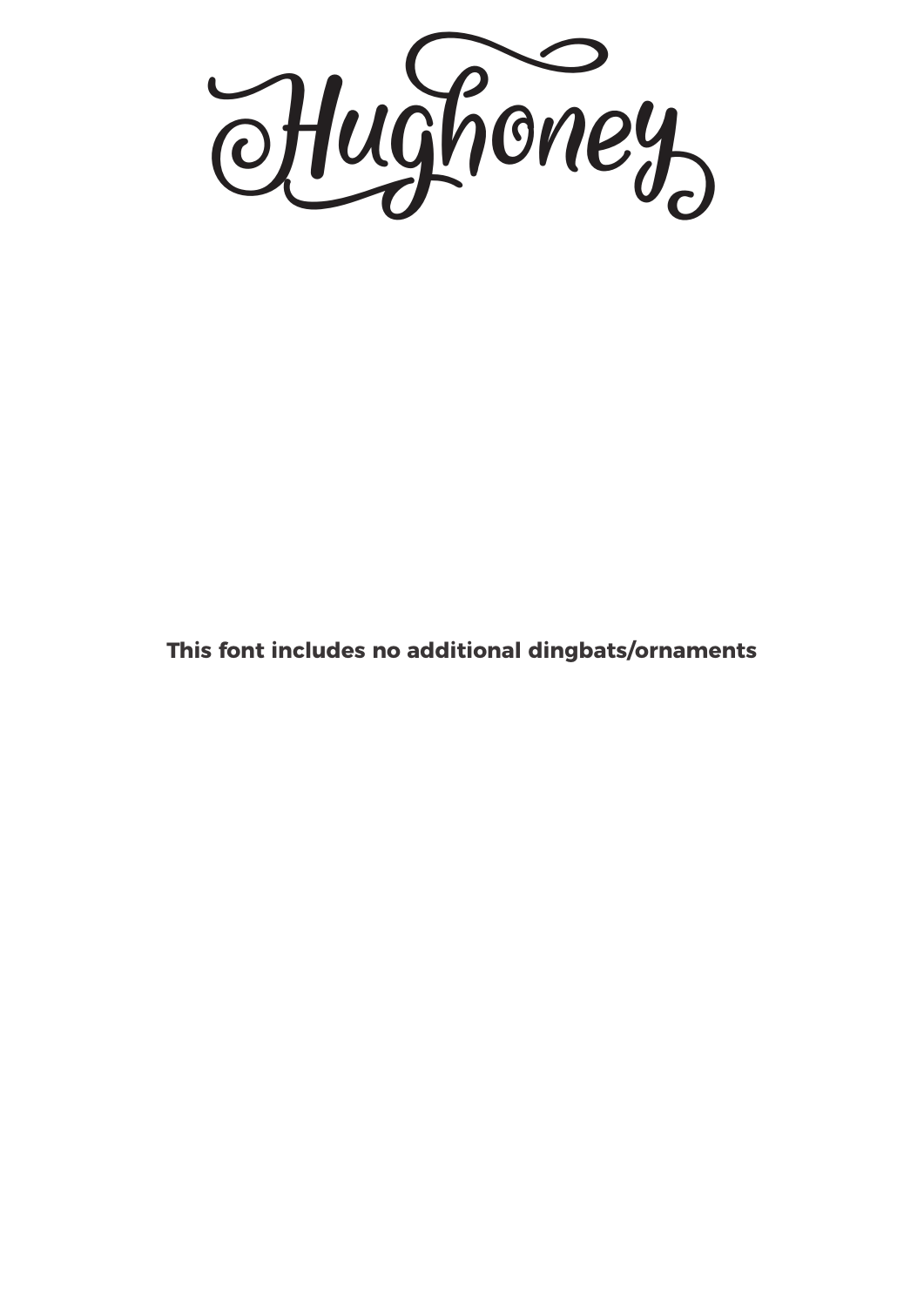# *INDuStrIes*

**This font includes three font versions: Script, Hoe & Capital**

Industries

**Industries Script**

#### **Industries Hoe** Industries

## *Industries*

**Industries Capital**

**This font includes no additional dingbats/ornaments and includes a set of bonus logos in EPS format**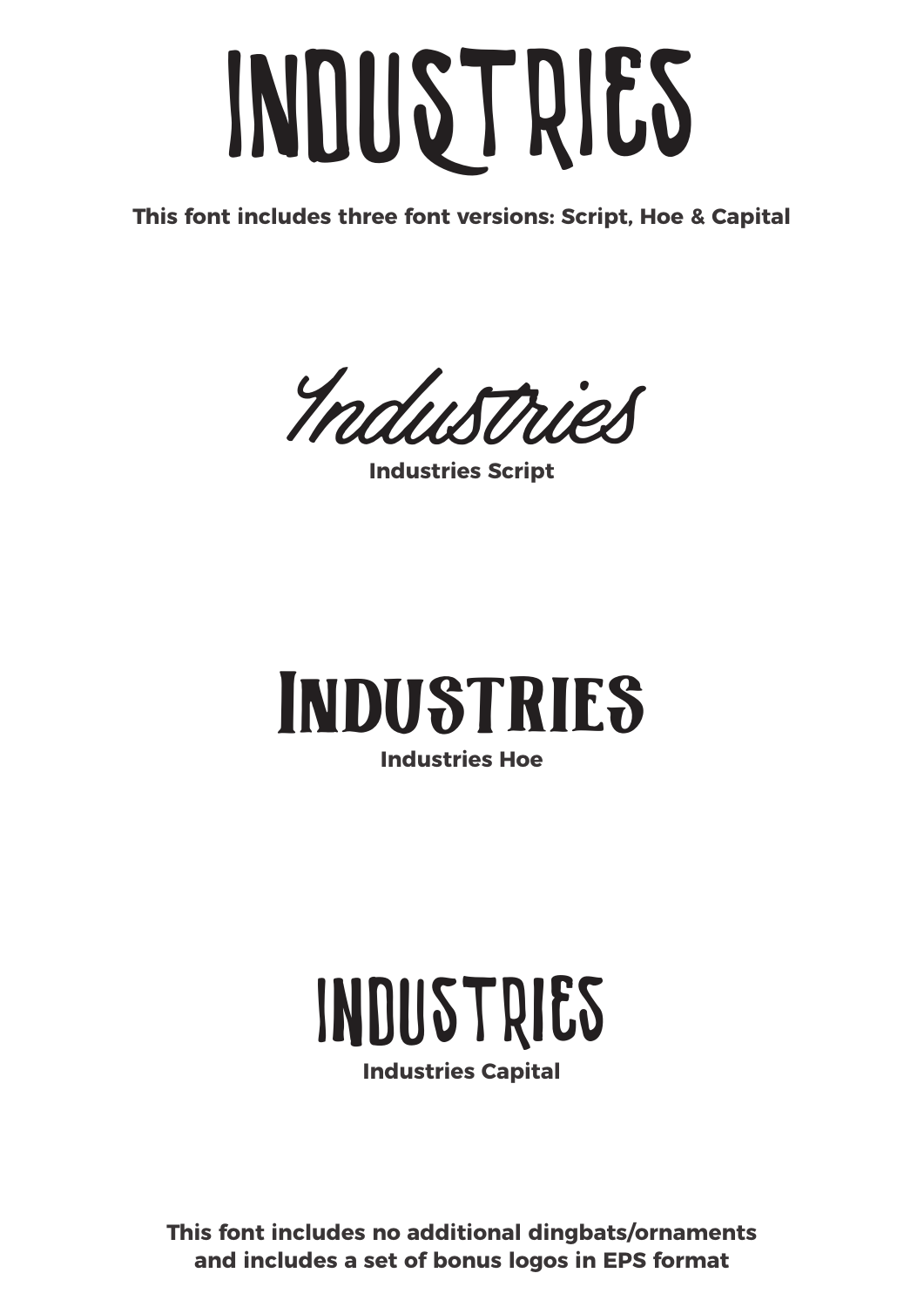

**This font includes three font versions: Script & Serif**

Kaytar

**Kaylar Script**

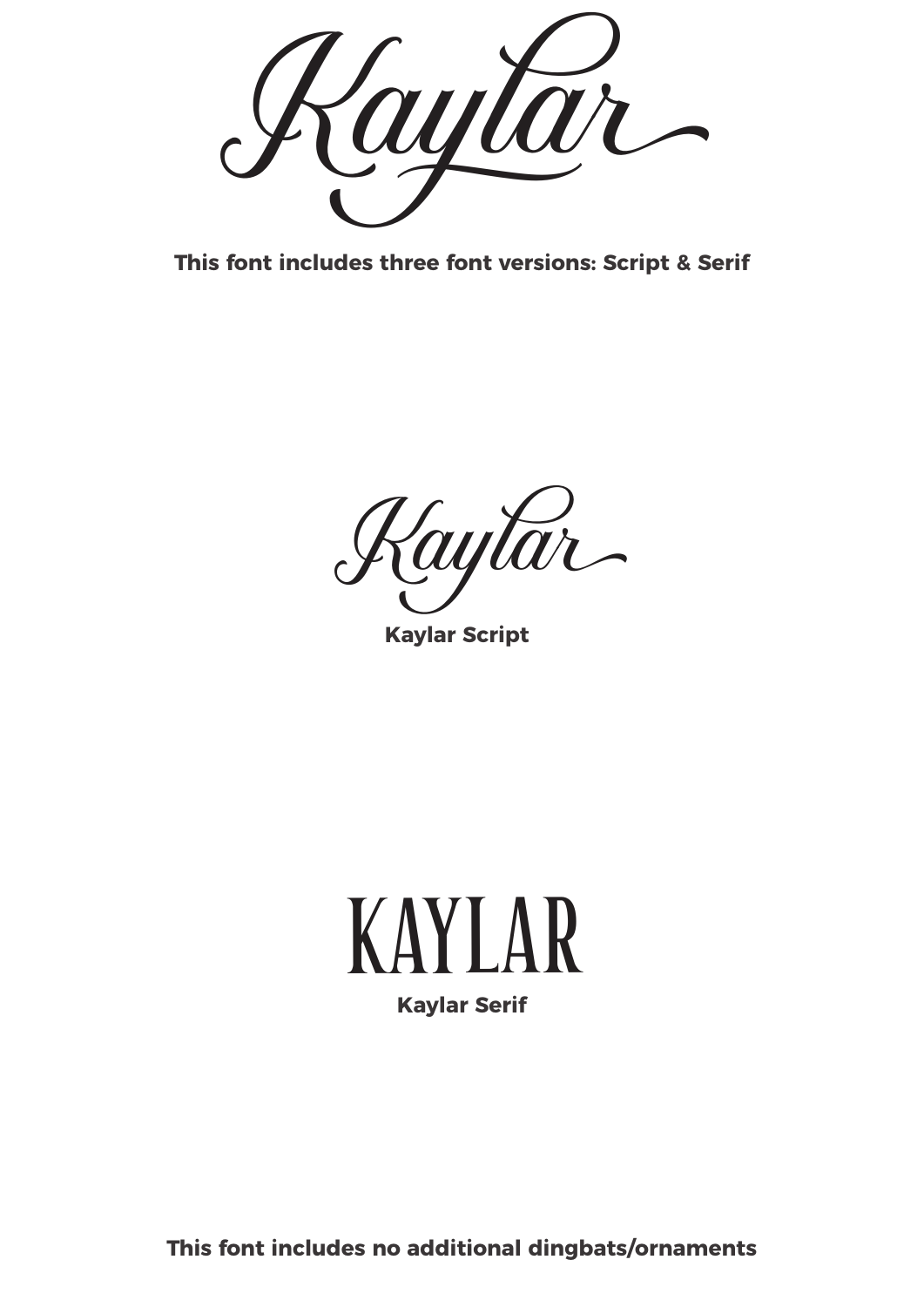

**This font includes three font versions: Regular, Block & Block Patterns**



**Kristof Regular**





**Kristof Block Patterns**

**This font includes no additional dingbats/ornaments and includes a set of bonus elements in AI & PNG format**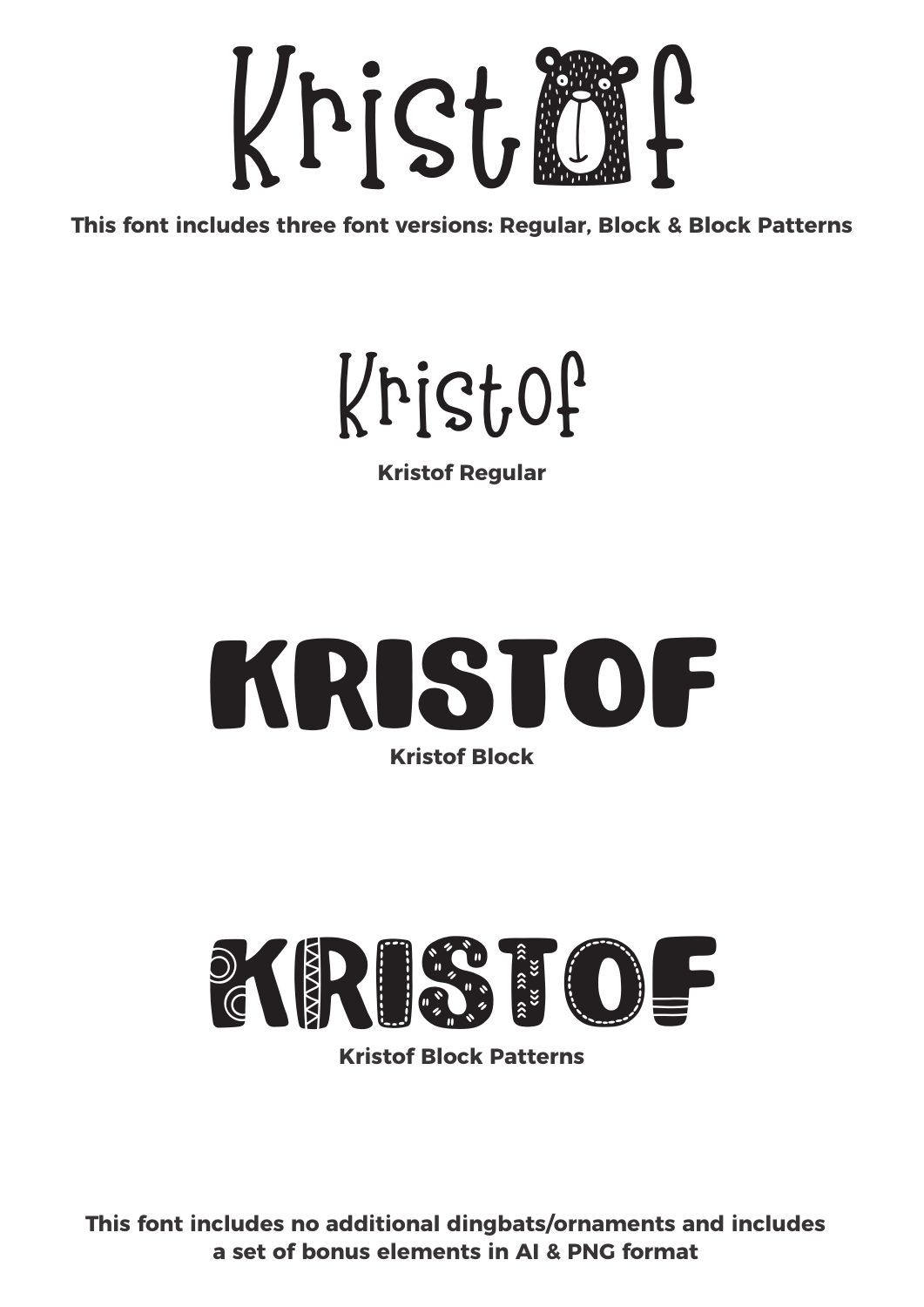

**This font includes two font versions: Regular & Duo**

Lashes & Rosé

**Lashes & Rose Regular**

Lashes & Rosé

**Lashes & Rose Duo**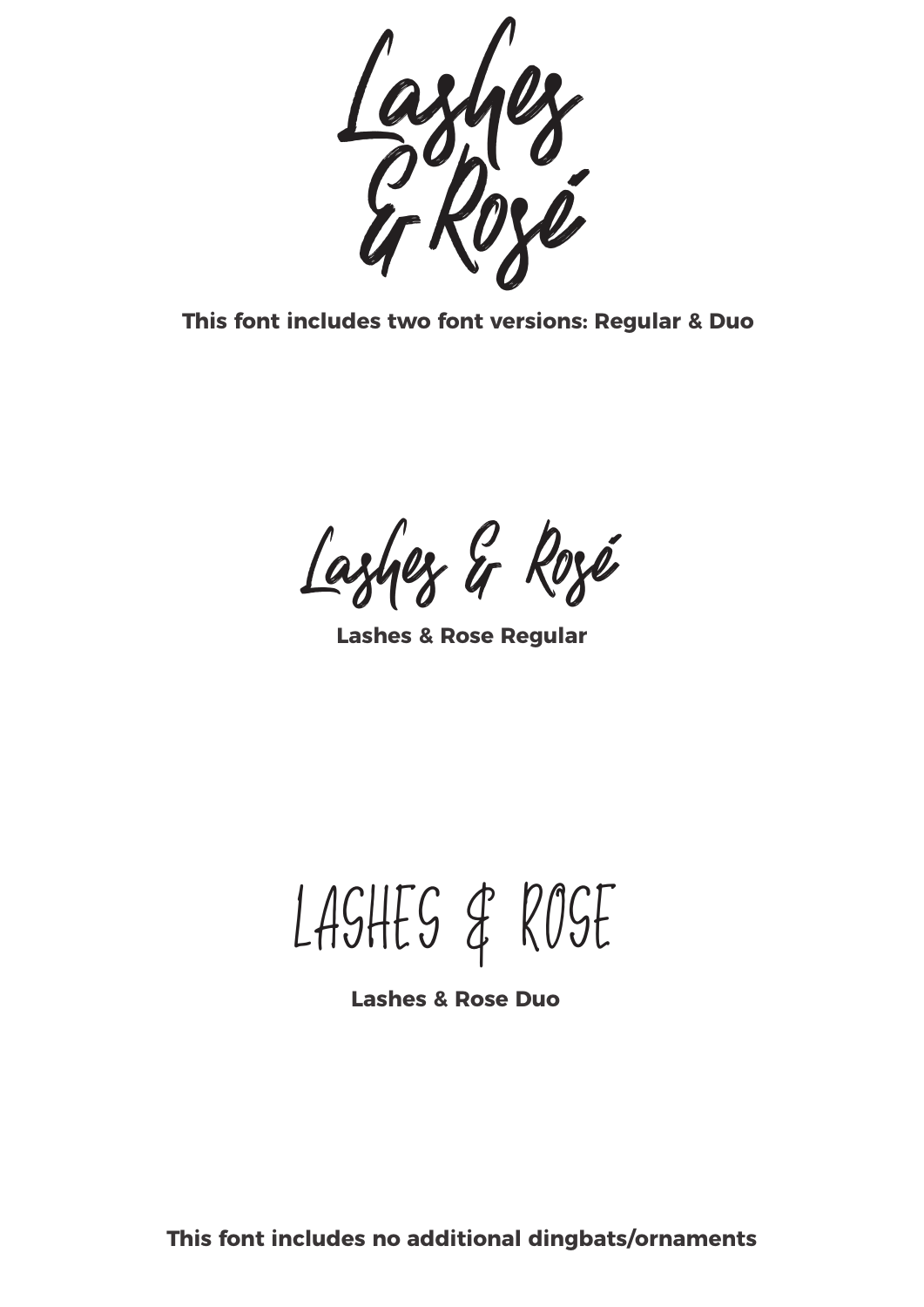

**This font includes two font versions: Regular & Alternates**

Last Night

**Last Night Regular**

Last Night

**Last Night Alternates**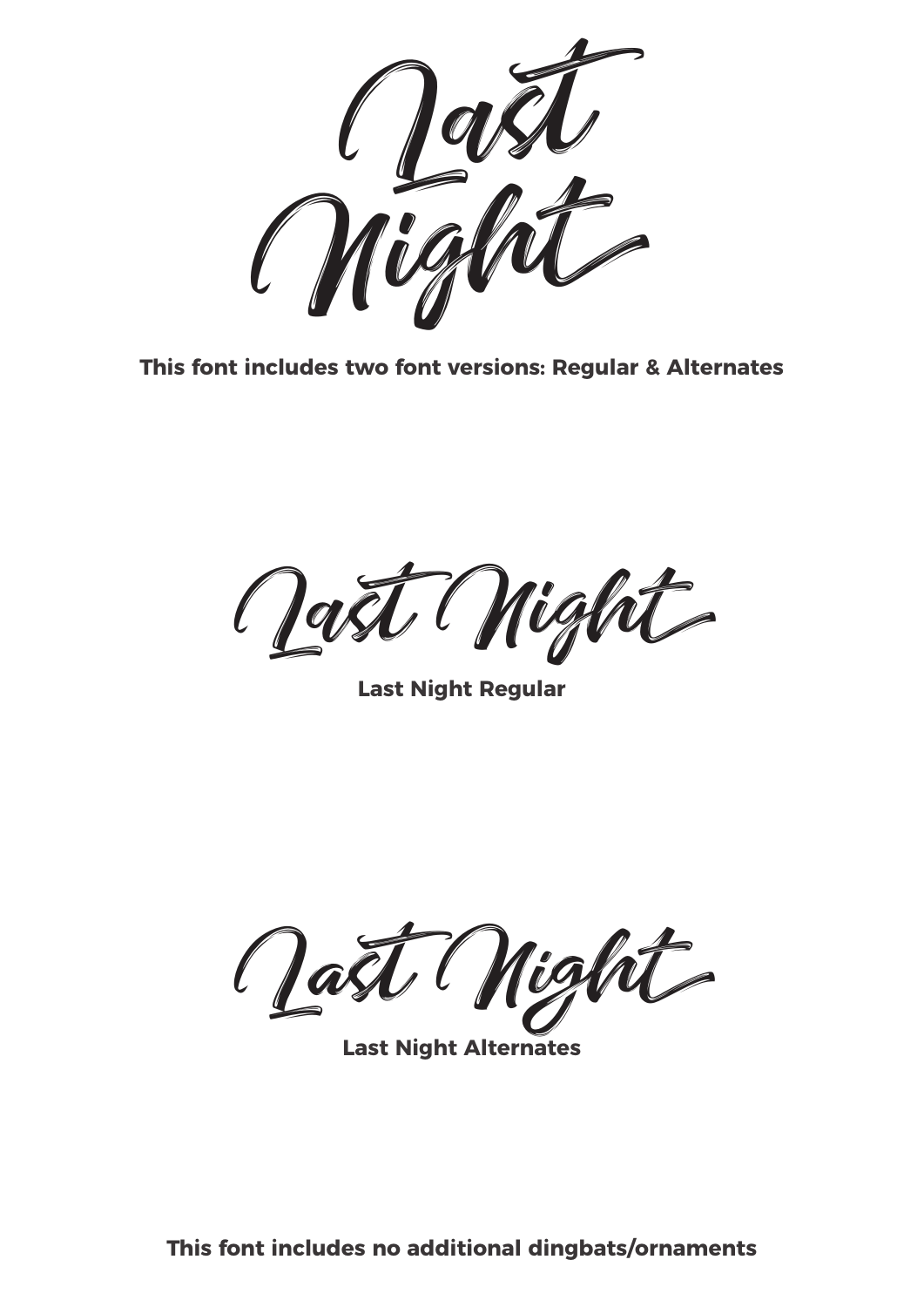Maldina

**This font includes four fonts: Maldina Regular, Maldina Script, Block & Signatra**

Maldina

**Maldina Regular**

Maldina

**Maldina Script**



**Signatra** Block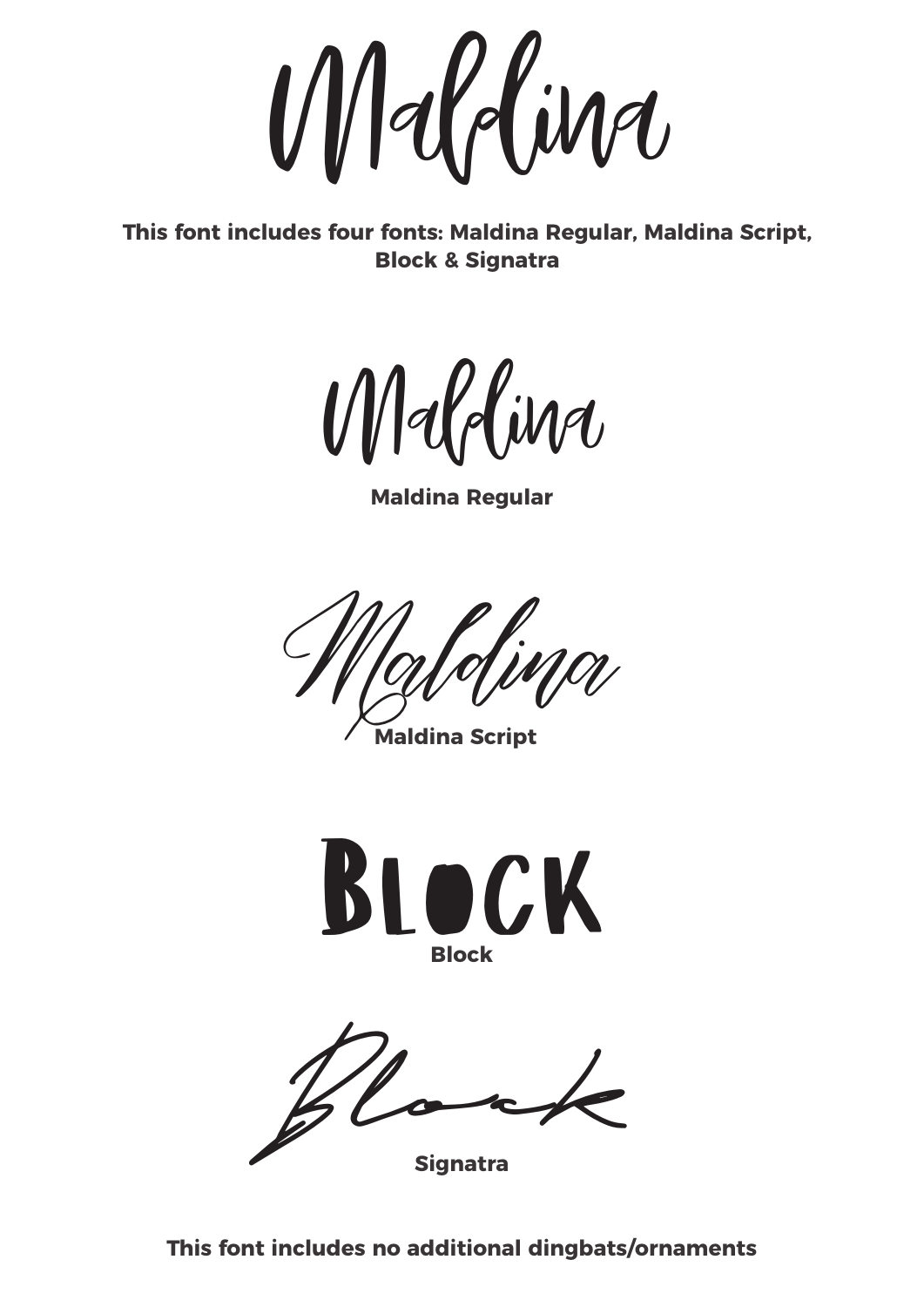Marchell

**This font includes no additional dingbats/ornaments and includes a set of bonus elements in EPS & PNG format**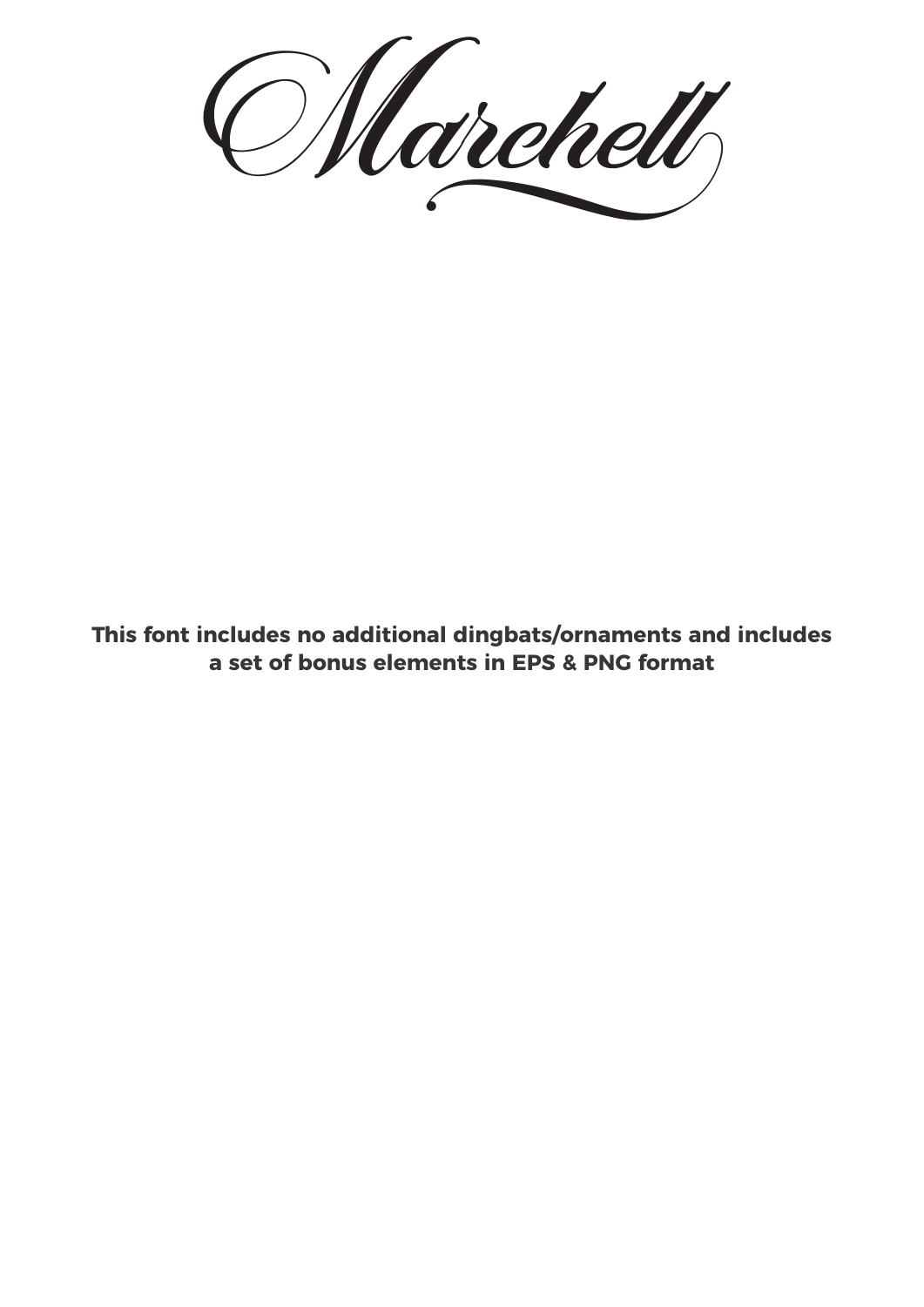

**This font includes two font versions: Regular, Thin & Bold**

Milasian Circa.

**Milasian Circa Regular**

Milasian Circa.

**Milasian Circa Thin**

**Milasian Circa**

**Milasian Circa Thin**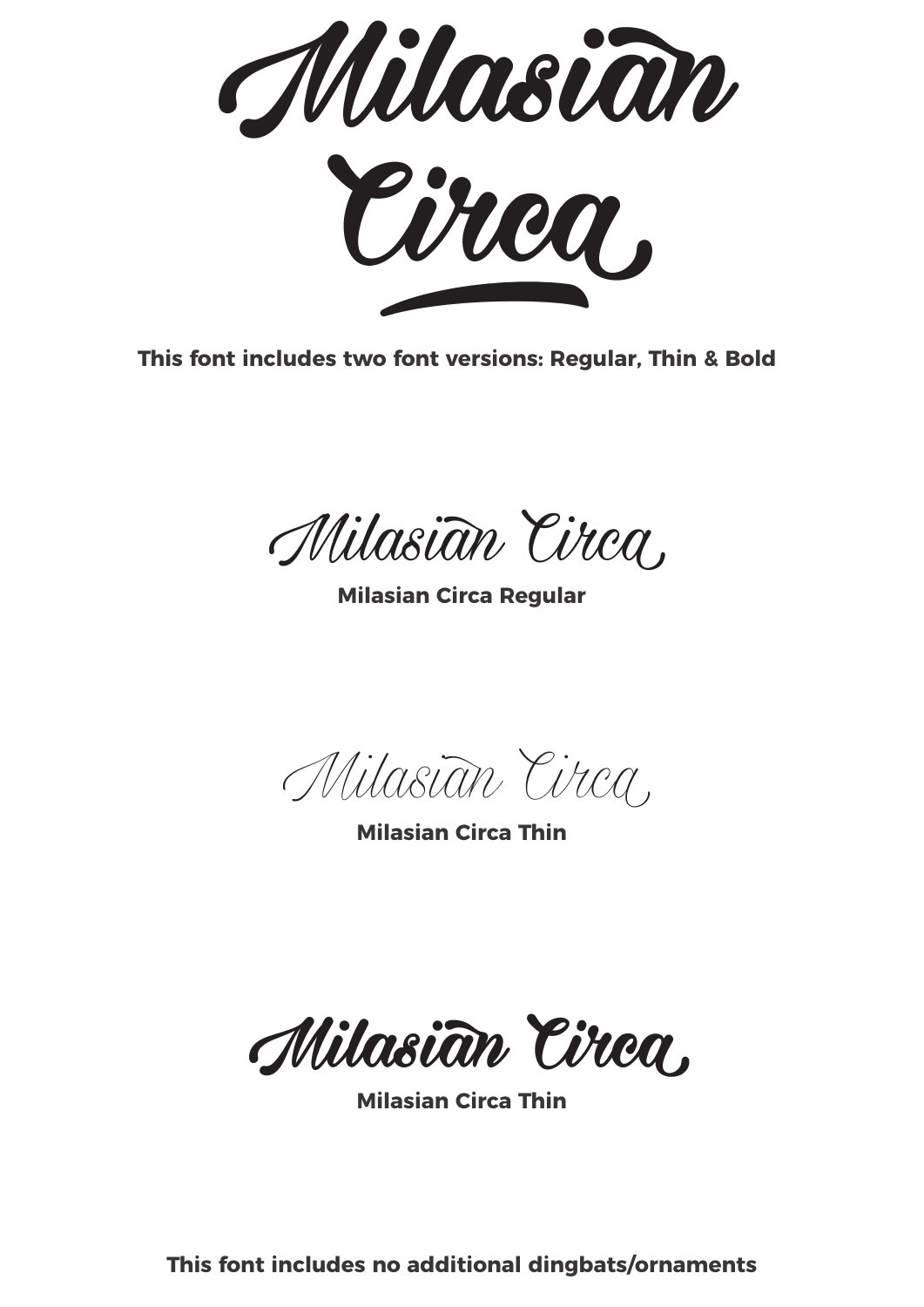monttassic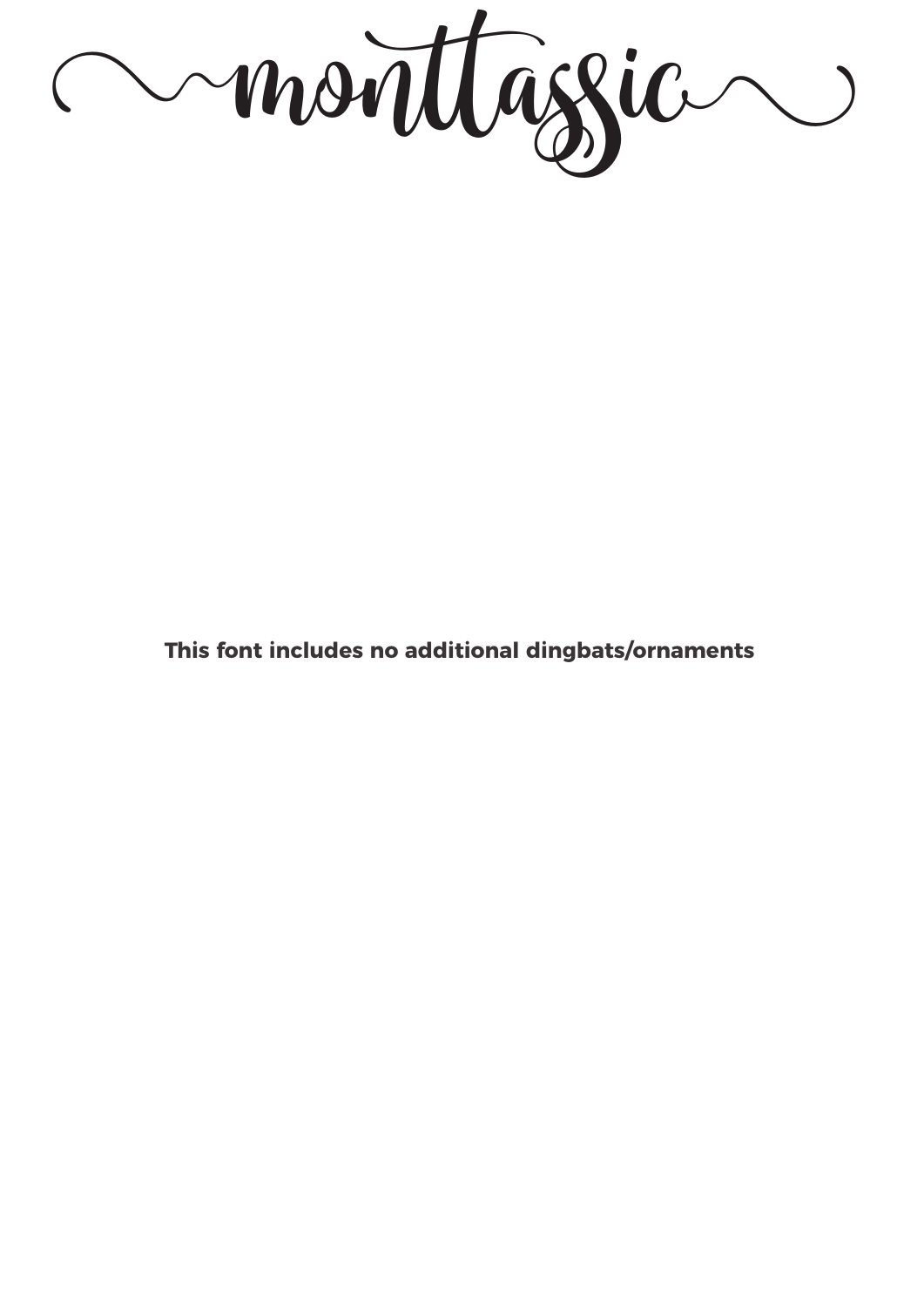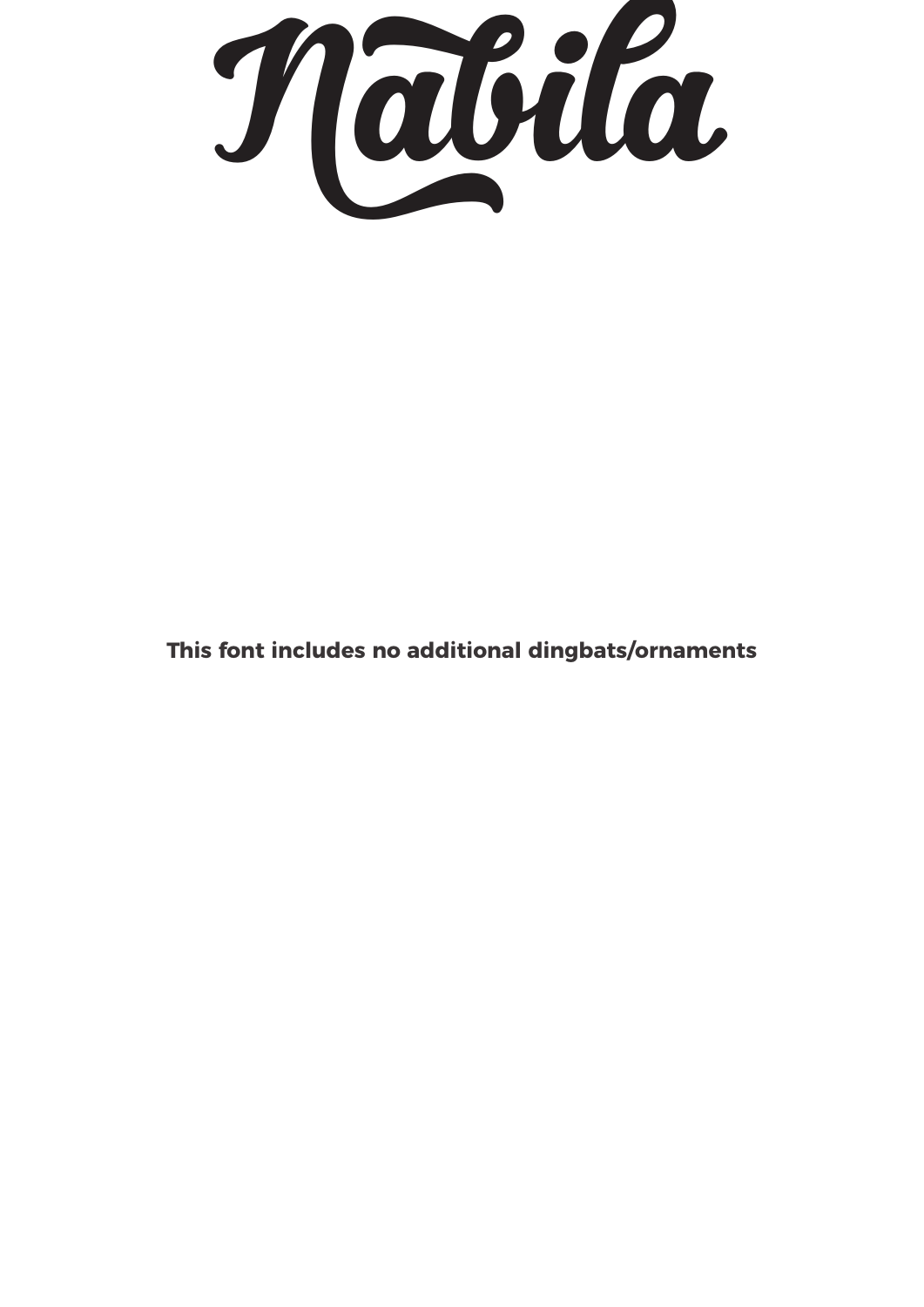

**This font includes two font versions: Regular & Italic**

### Neato Serif

#### **Neato Serif Regular**



**Neato Serif Italic**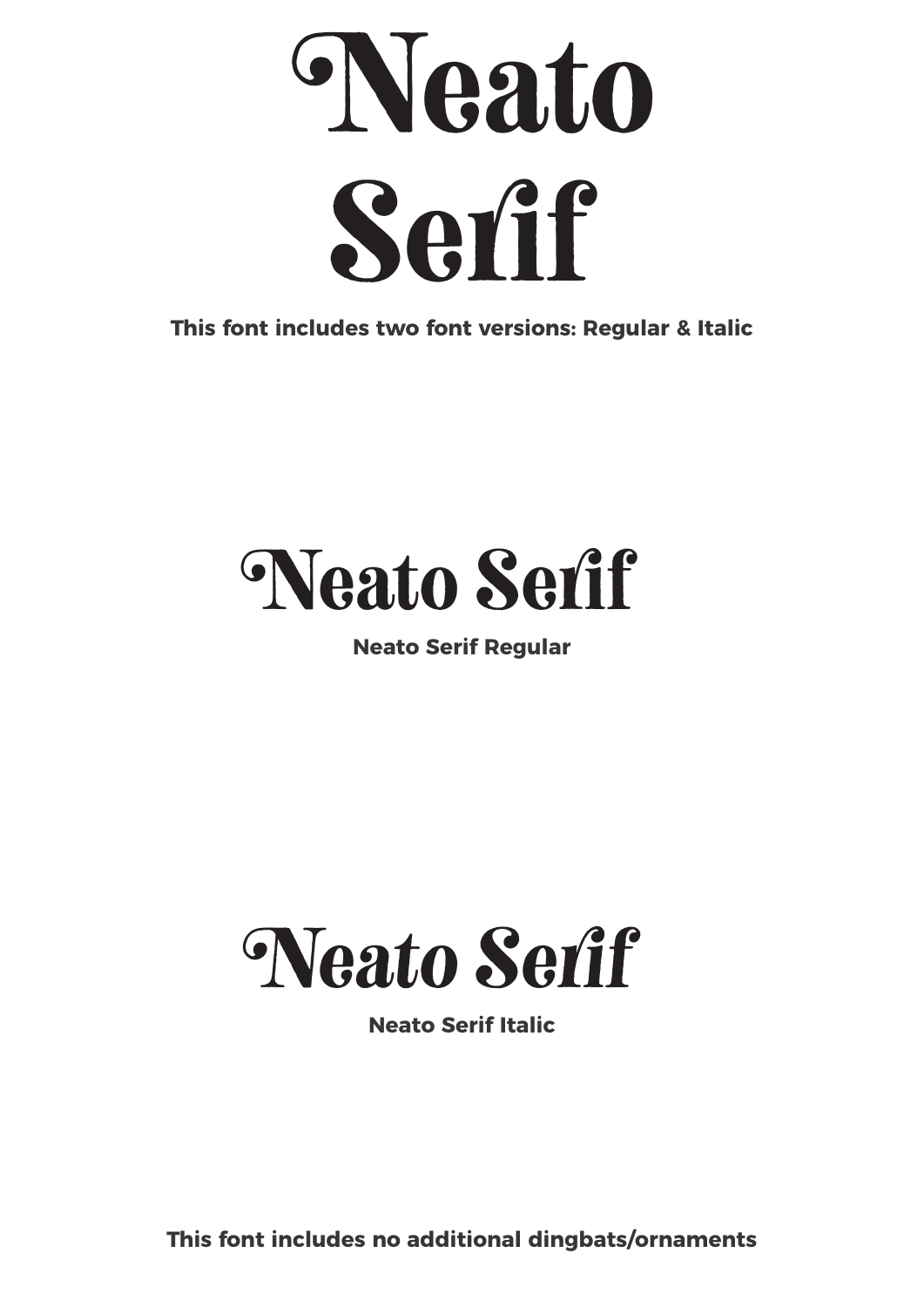Nicole White

This font includes eight font versions: Regular, Slanted, Alt, Alt Slanted, **Jilid 2, Jilid 2 Slanted, Jilid 2 Alt & Jilid 2 Alt Slanted**

Nicole 11 Hite

**Nicole White Regular**

Nicole White

**Nicole White Slanted**

Nicole White

**Nicole White Alt**

Nicole White

**Nicole White Alt Slanted**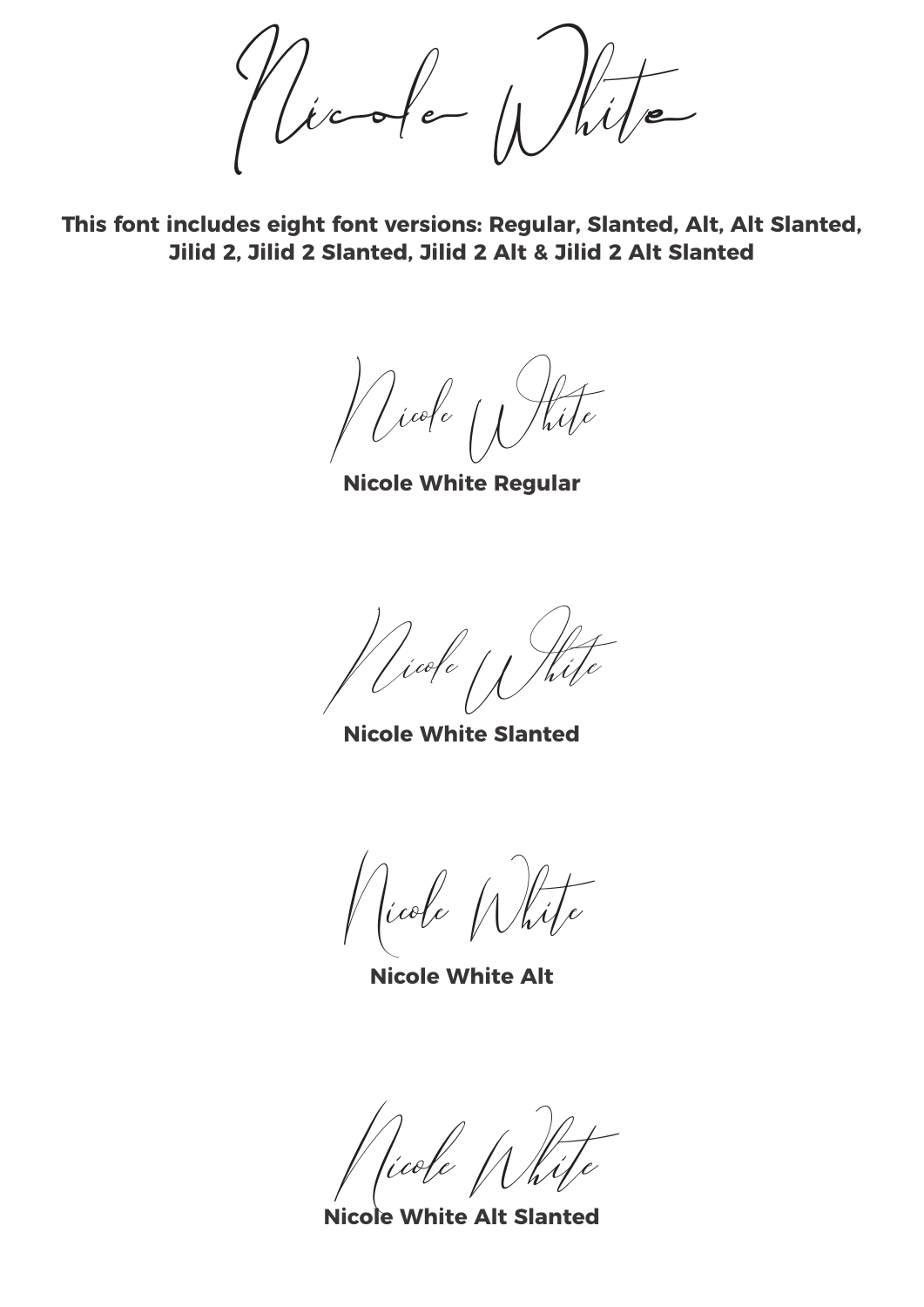Nicole White

**Nicole White Jilid 2**

Nicole White

**Nicole White Jilid 2 Slanted**

Nicole White

**Nicole White Jilid 2 Alt**

Nicole NN hite

**Nicole White Jilid 2 Alt Slanted**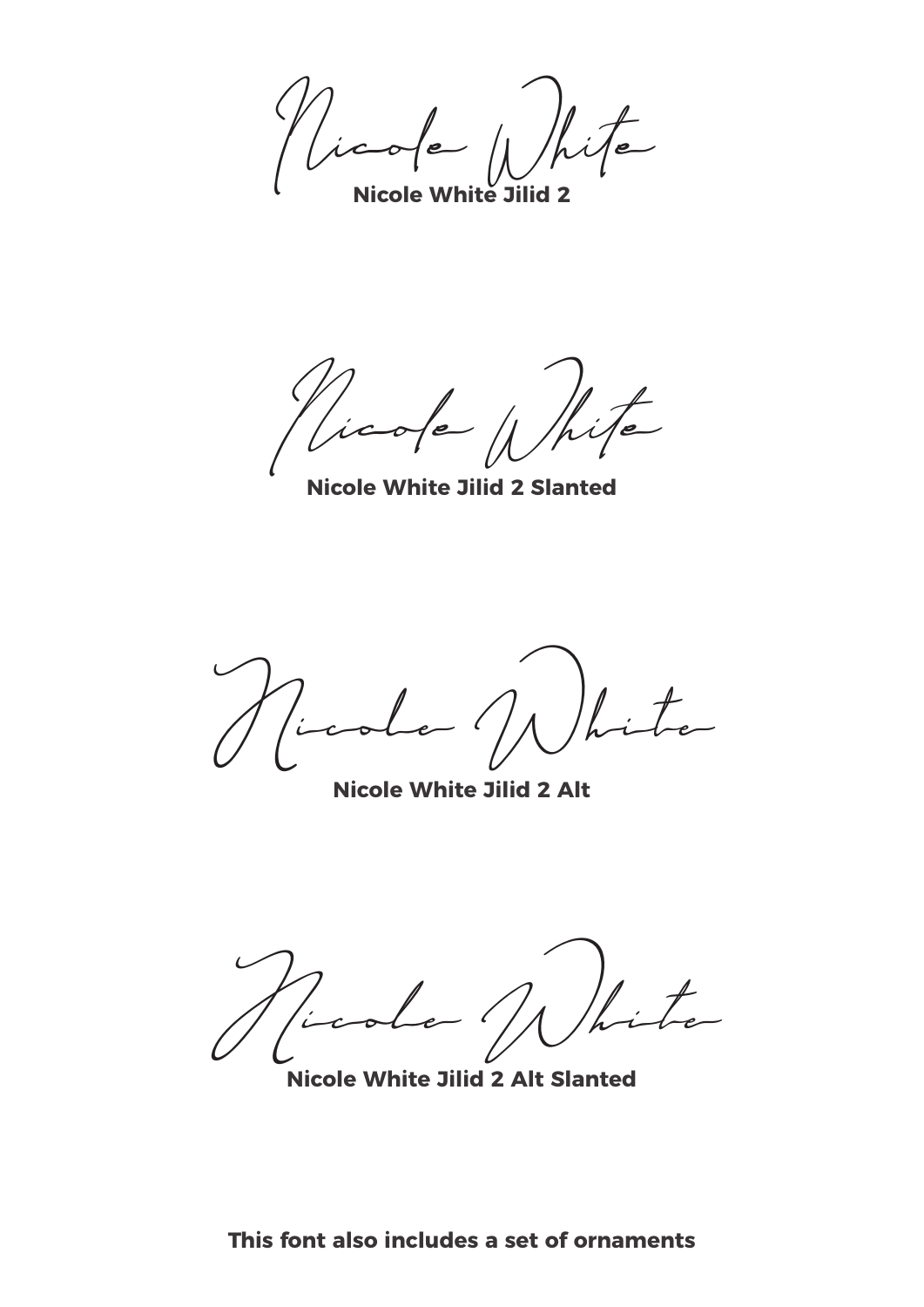Nicole White



**Displaying Nicole White Extra**

**Z**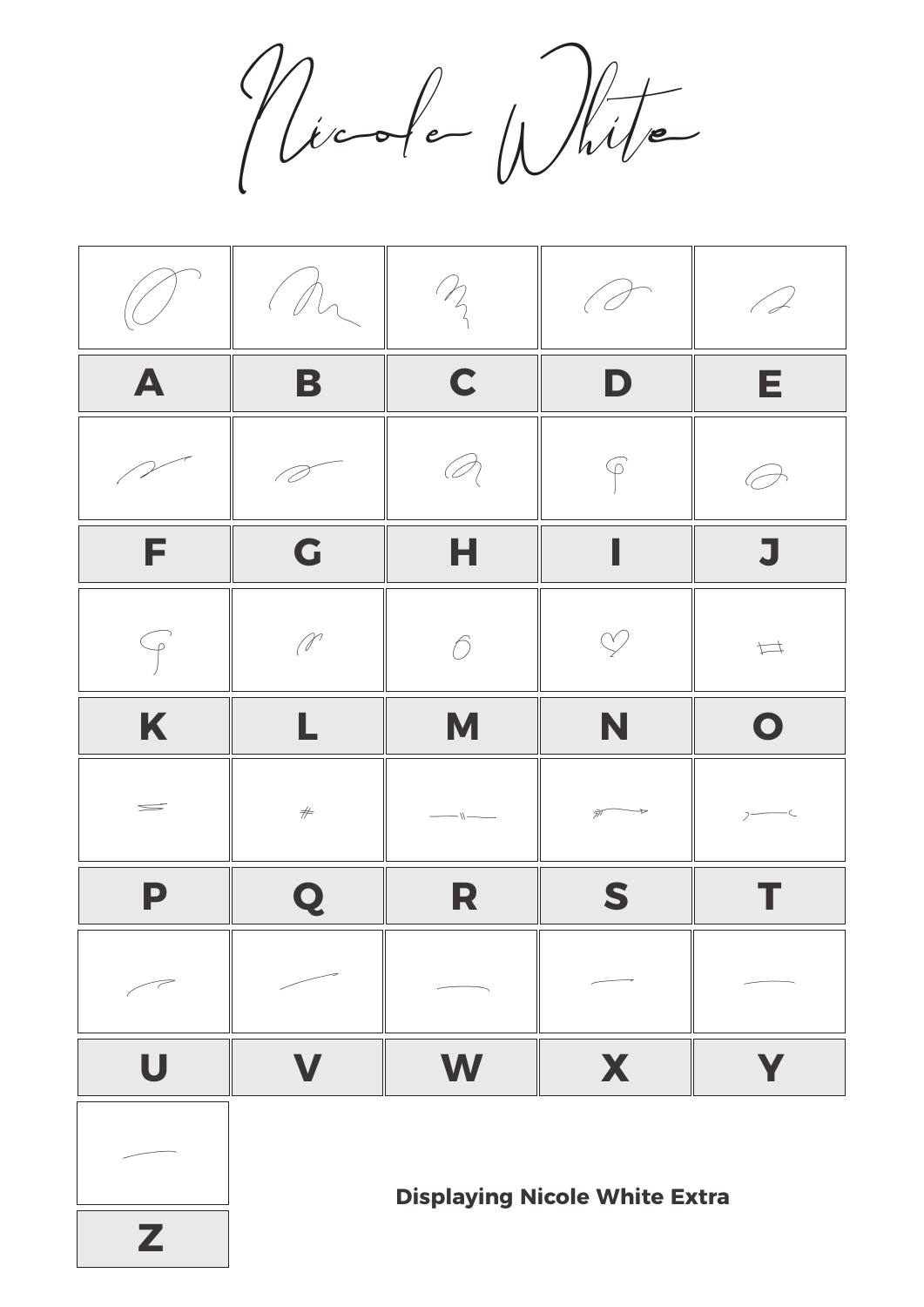Nicole White



**z**  $\frac{1}{2}$ 

**Displaying Nicole White Extra**

**z**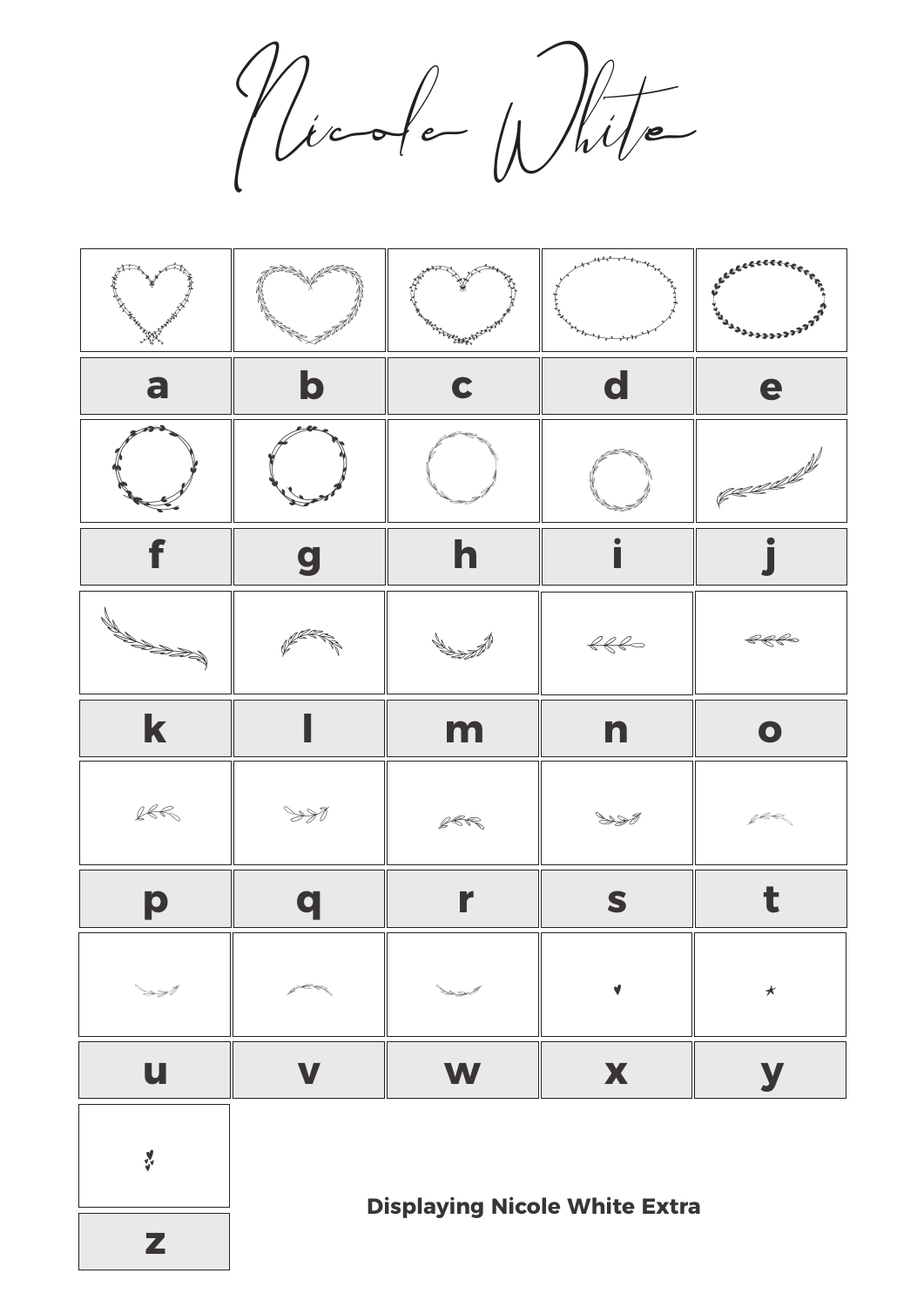### PERFECT THOUGHTS

**This font includes three font versions: Regular, Stamp & Straight**

#### PERFECT THOUGHTS

#### **Perfect Thoughts Regular**

#### $|P|E|R F E C T T T H O ||U G H T S'$

#### **Perfect Thoughts Stamp**

#### PERFECT THOUGHTS

#### **Perfect Thoughts Straight**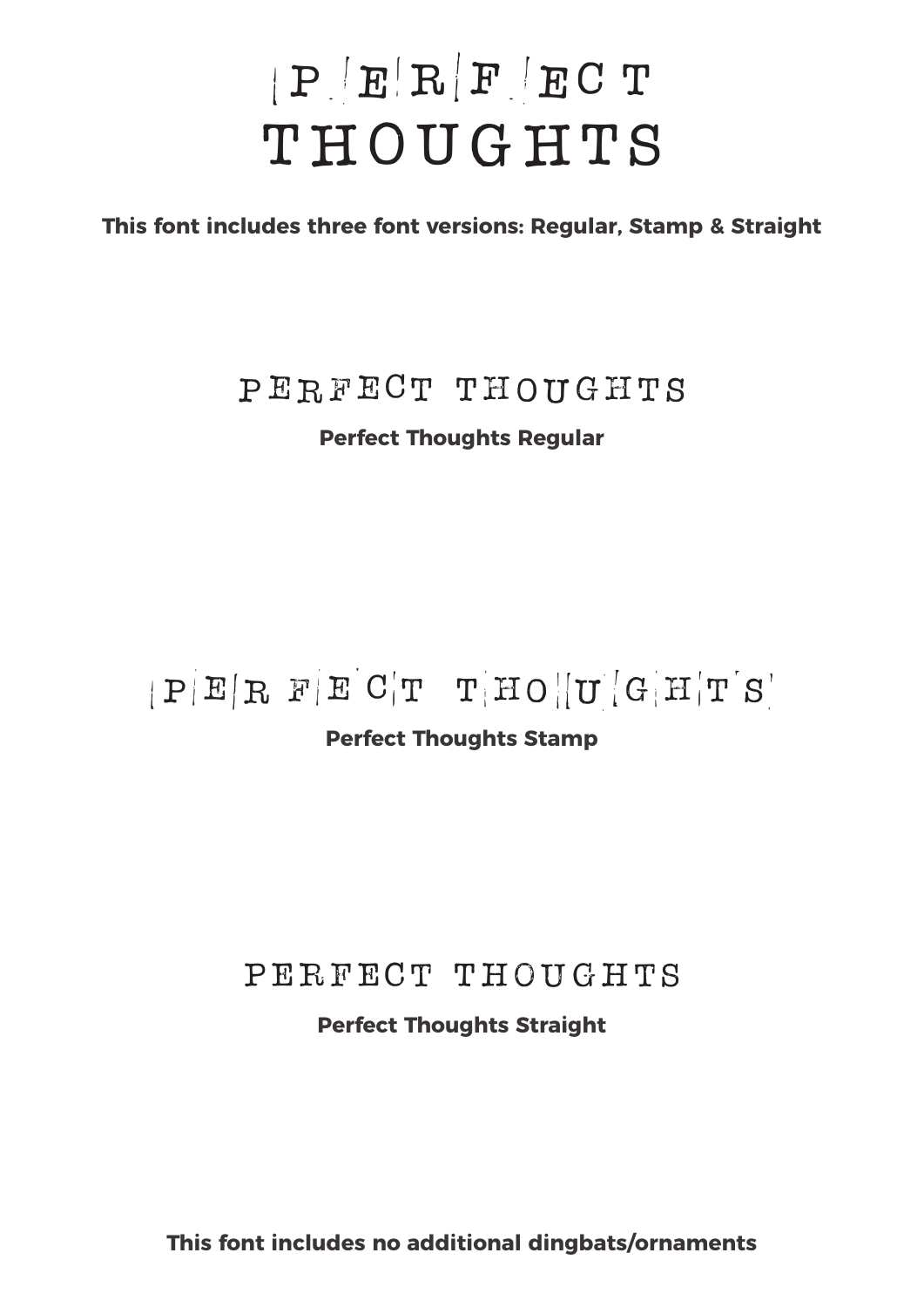Rosabelia

**This font includes six font versions: Regular, Light, Bold, Sans Regular, Sans Light & Sans Bold**

Rosabelia

**Rosabelia Regular**

Rosabelia

**Rosabelia Light**

**Rosabelia**

**Rosabelia Bold**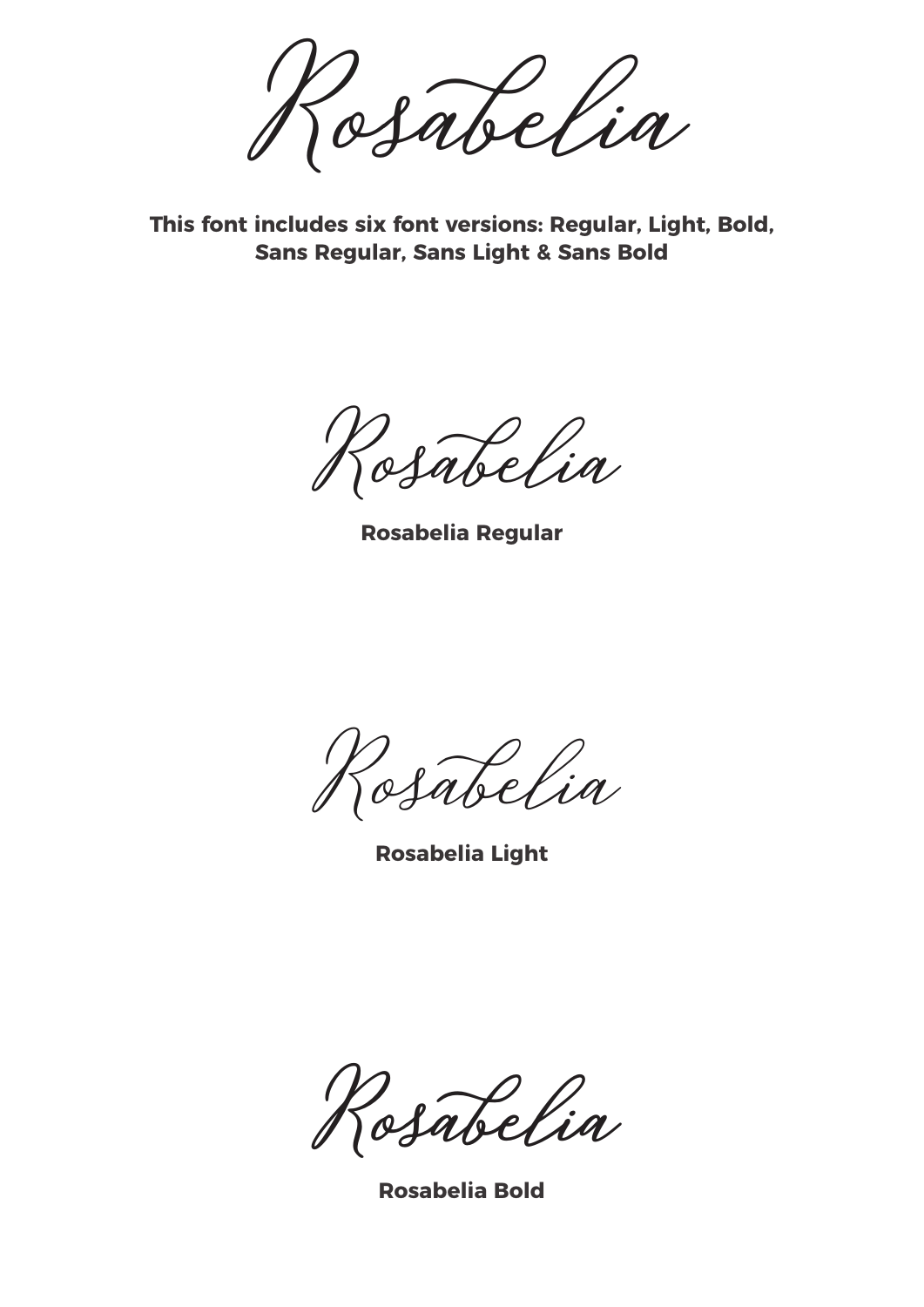## Rosabelia

**Rosabelia Sans Regular**

## Rosabelia

**Rosabelia Sans Light**

## **Rosabelia**

**Rosabelia Sans Bold**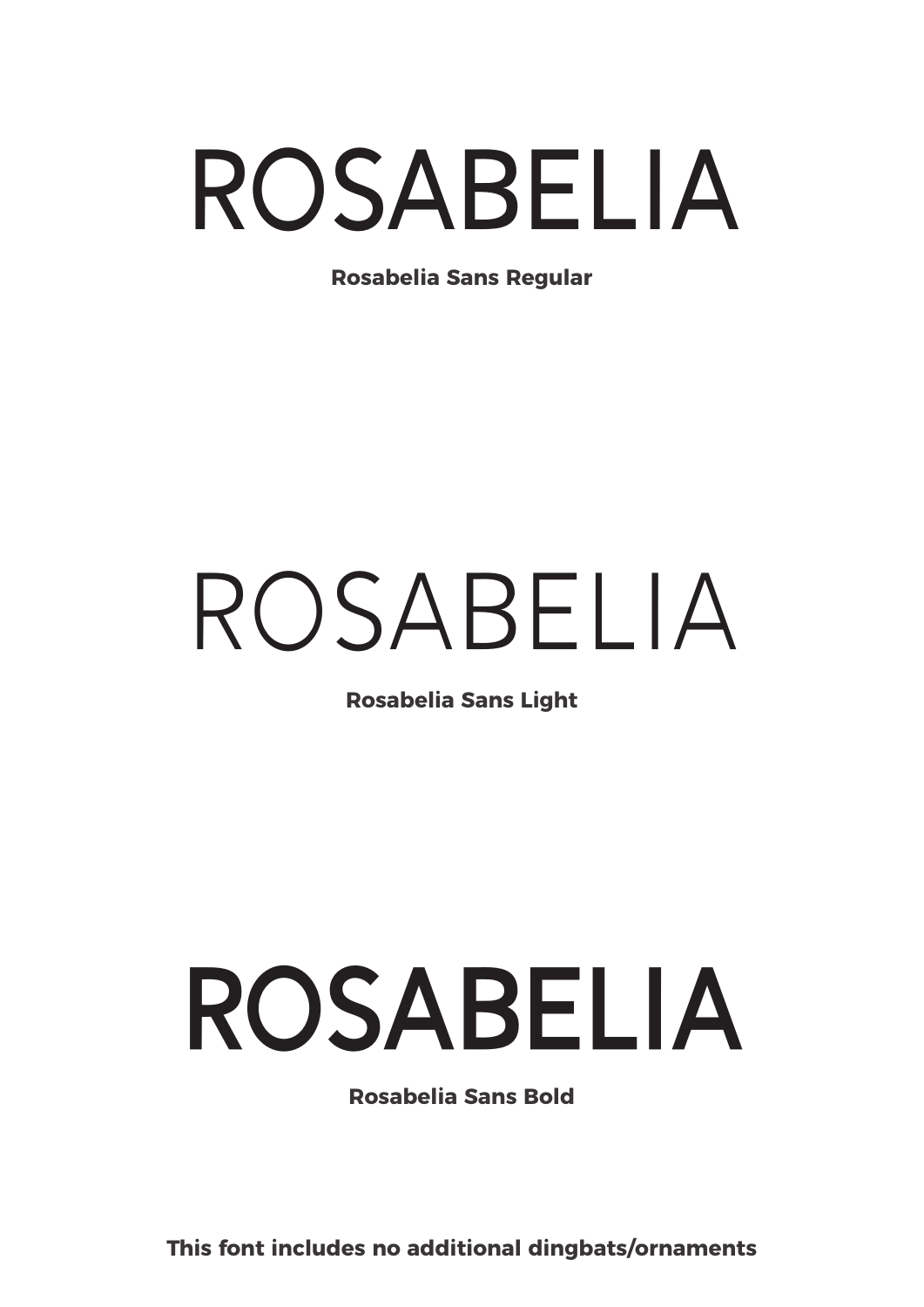

**This font includes five font versions: Script, Script Upright, Script Alt, Script Upright Alt & Serif**

Siry Sireet

**Simply Sweet Script** 

Siny oly Sweet

**Simply Sweet Script Upright**

Simply Sweet

**Simply Sweet Alt**

Simply Sweet

**Simply Sweet Upright Alt**



**Simply Sweet Serif**

**This font also includes a set of ornaments**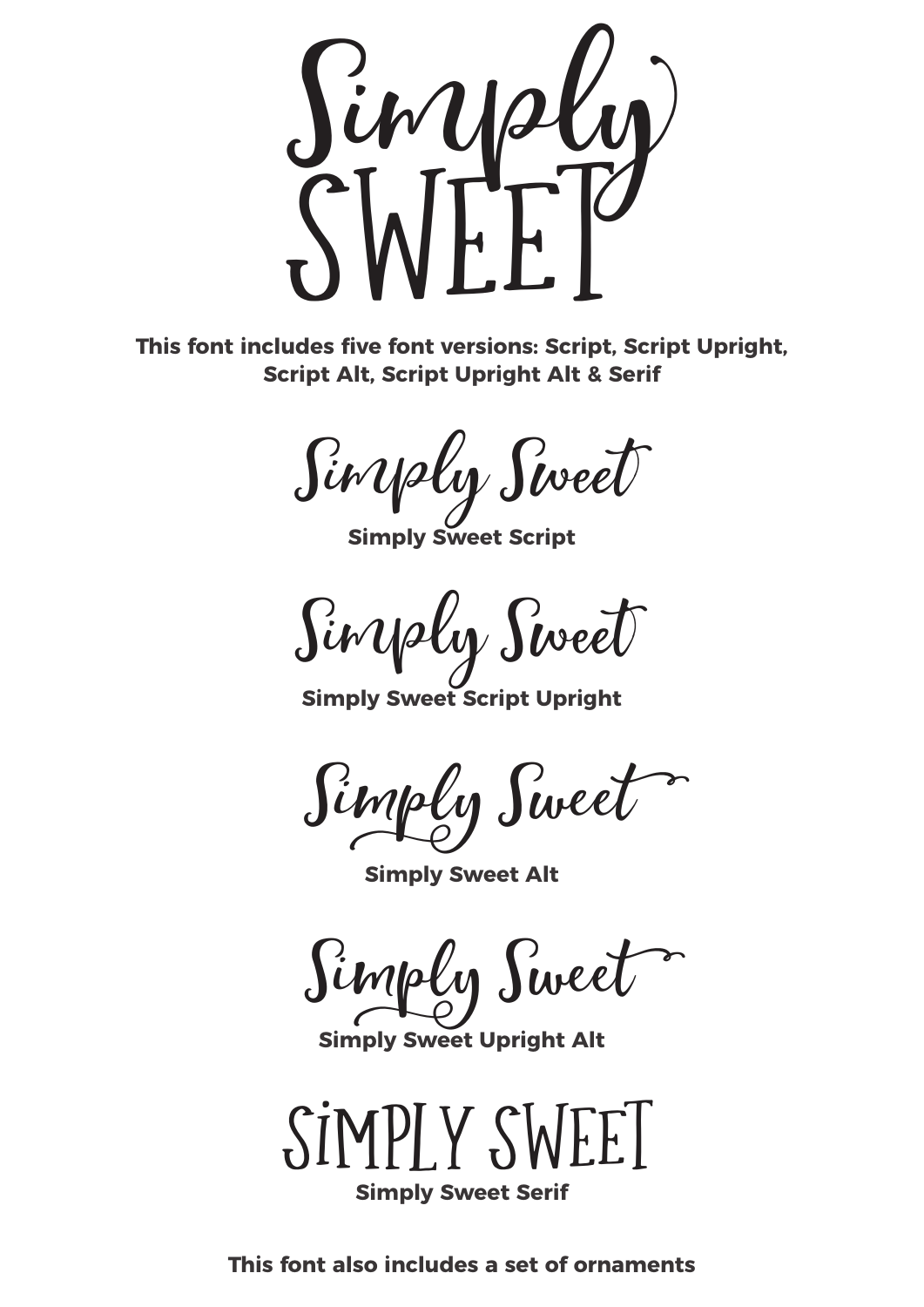

| 00           | BB          | CC          | DD                             | EE |
|--------------|-------------|-------------|--------------------------------|----|
| a            | $\mathbf b$ | $\mathbf C$ | $\mathbf d$                    | e  |
| $\mathbb{F}$ | 66          | LL          | MM                             | NN |
|              |             |             |                                |    |
| f            | 9           | h           |                                |    |
| PP           | RR          | 32          | $\mathbf{\mathbf{\mathsf{H}}}$ |    |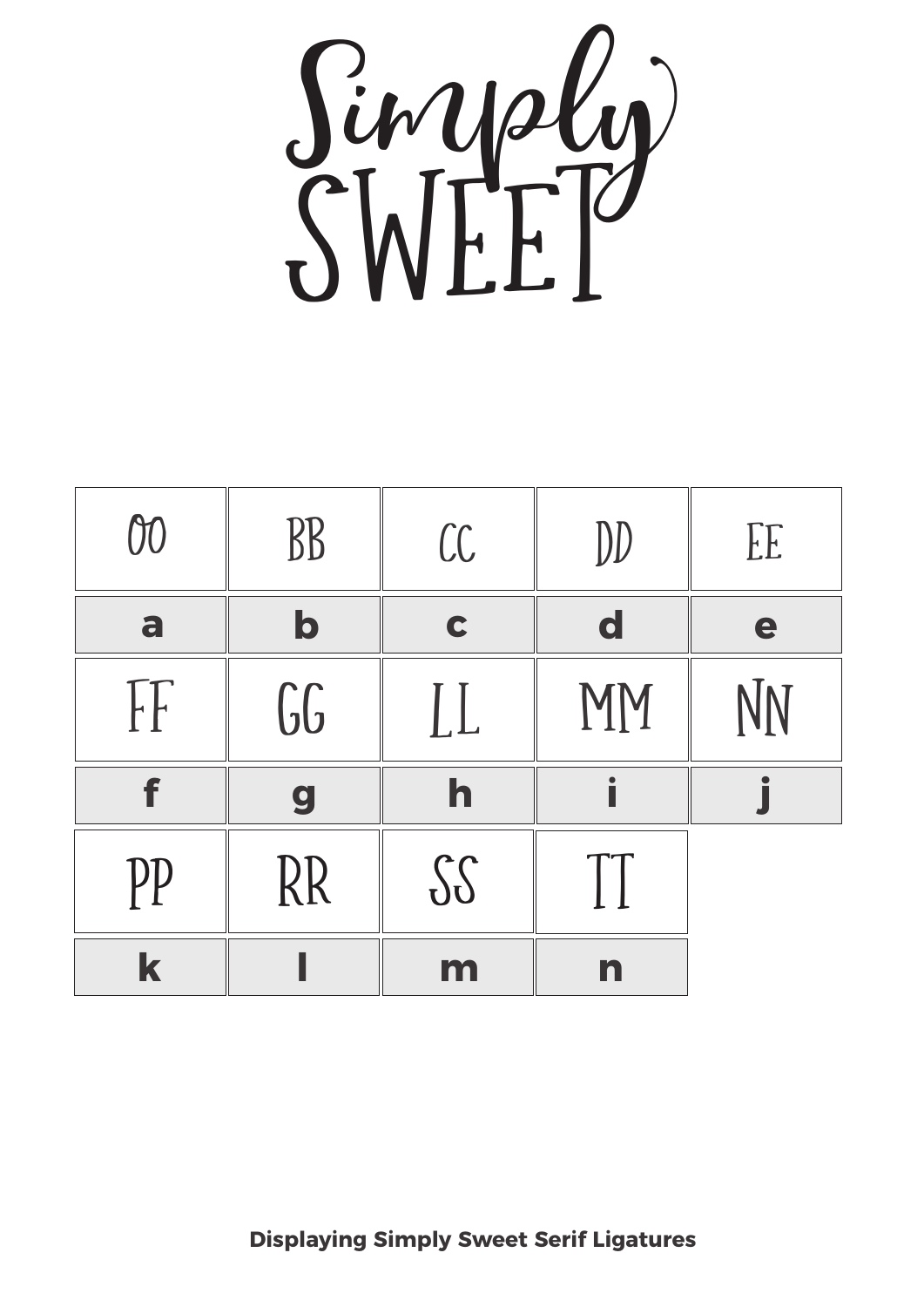Solidar

**This font includes eight font versions: Regular, Bold, Light, Monoline, Monoline Bold, Monoline Light, Sans & Sans Bold**

Solidar

**Solidar Regular**

**Solidar**

**Solidar Bold**

Solidar

**Solidar Light**

Solidar

**Solidar Monoline**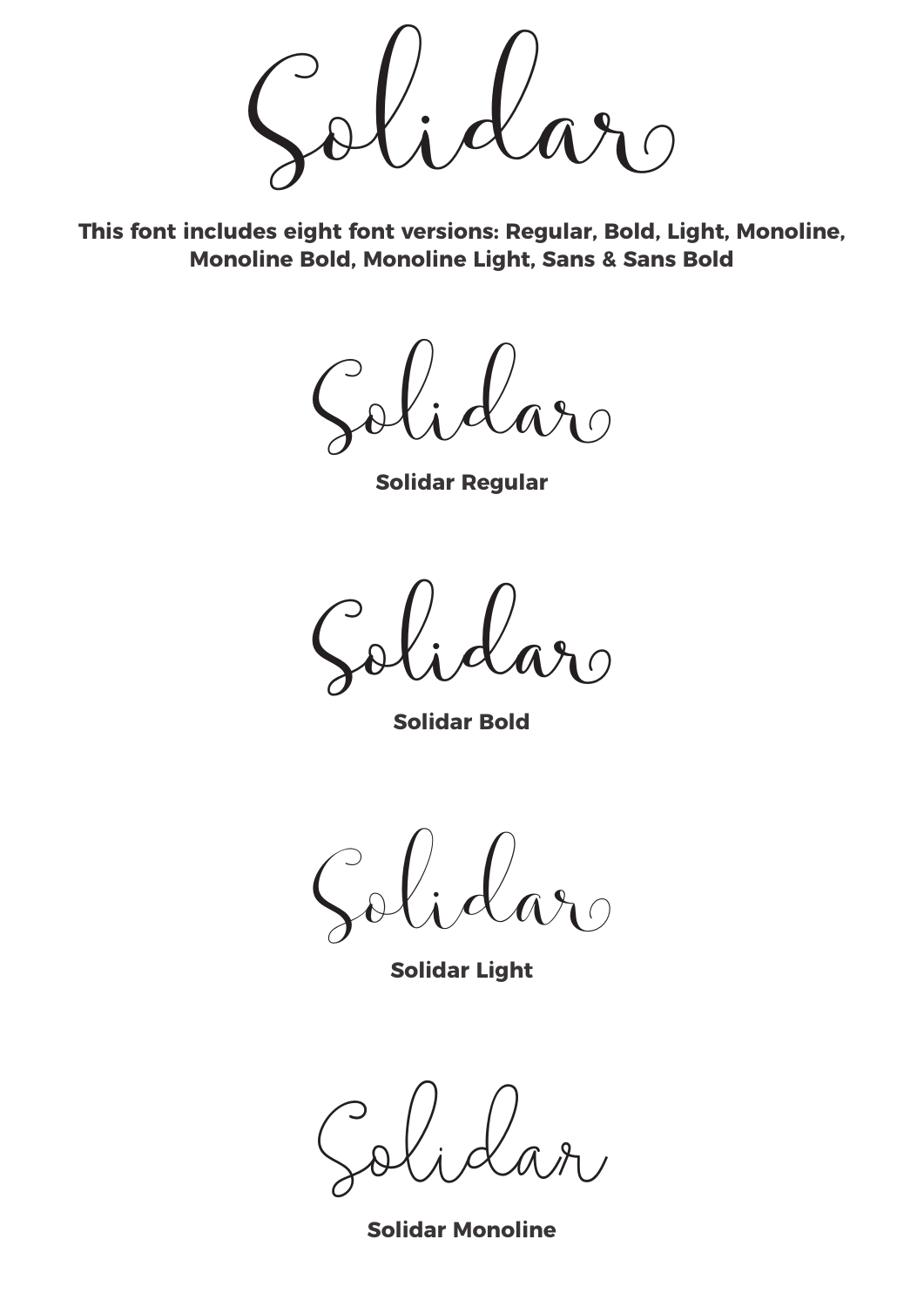**Solidar**

**Solidar Monoline Bold**

Solidar

**Solidar Monoline Light**



### **Solidar**

**Solidar Sans Bold**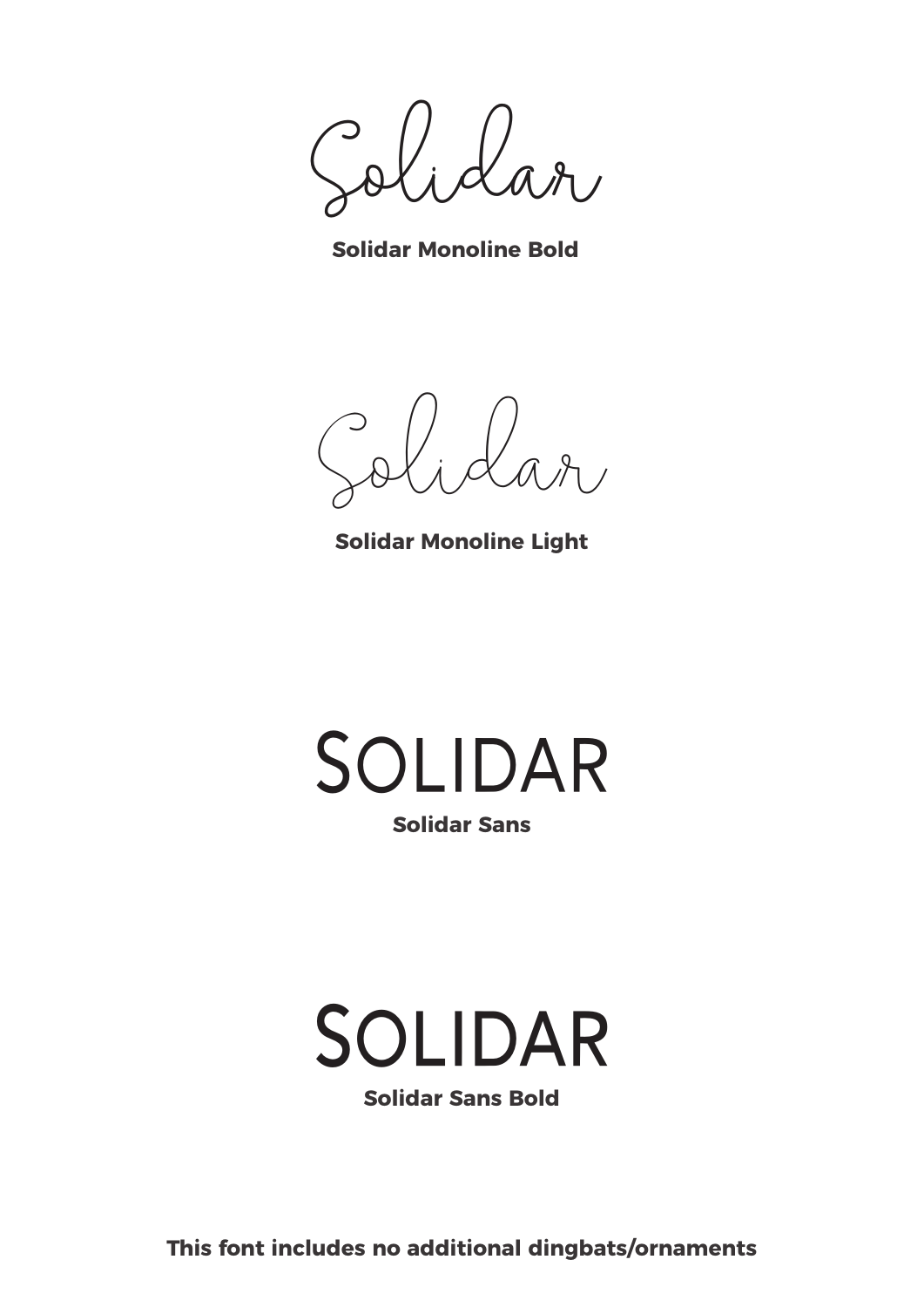### sphere sans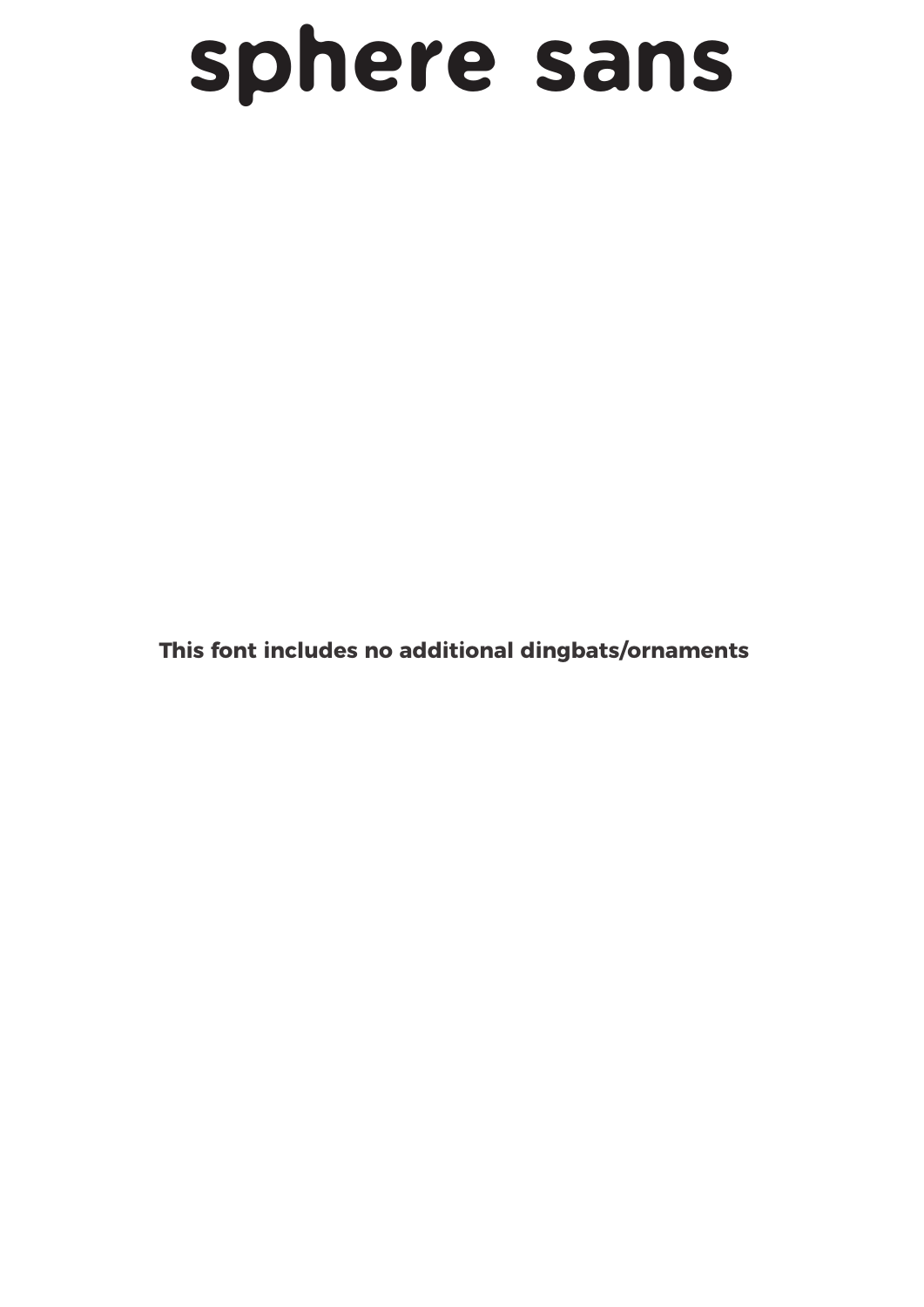Springfield

**This font includes two font versions: Regular & Sans**

Springfield

**Springfield Regular**

Springfield

**Springfield Sans**

**This font also includes a set of ornaments and a set of bonus elements in AI, EPS & PNG format**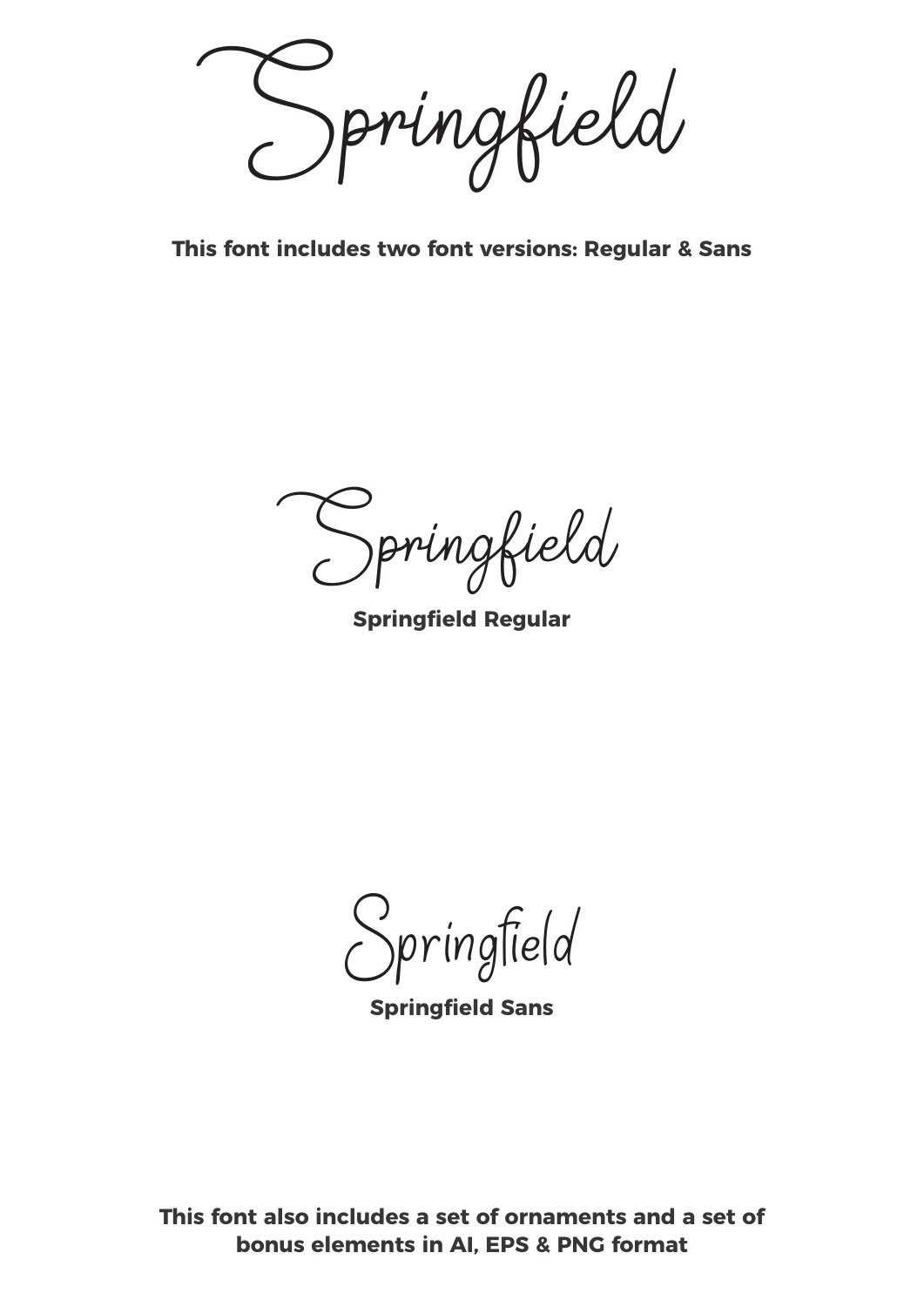Springfield

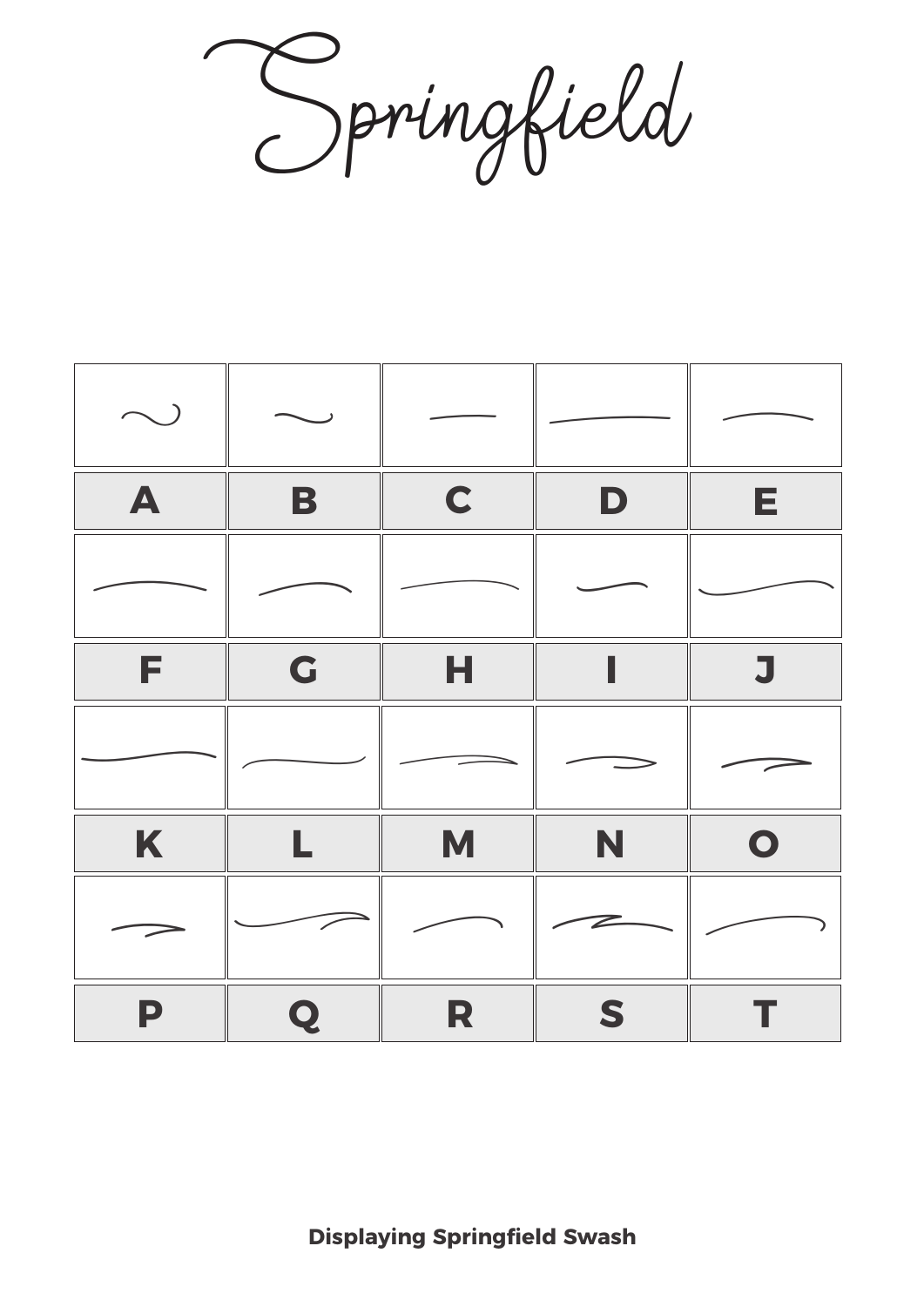

**SEMPER PARAIUS** 

**Stronger Regular**



**Stronger Rough**

**This font includes no additional dingbats/ornaments and includes a set of bonus elements in AI & PNG format**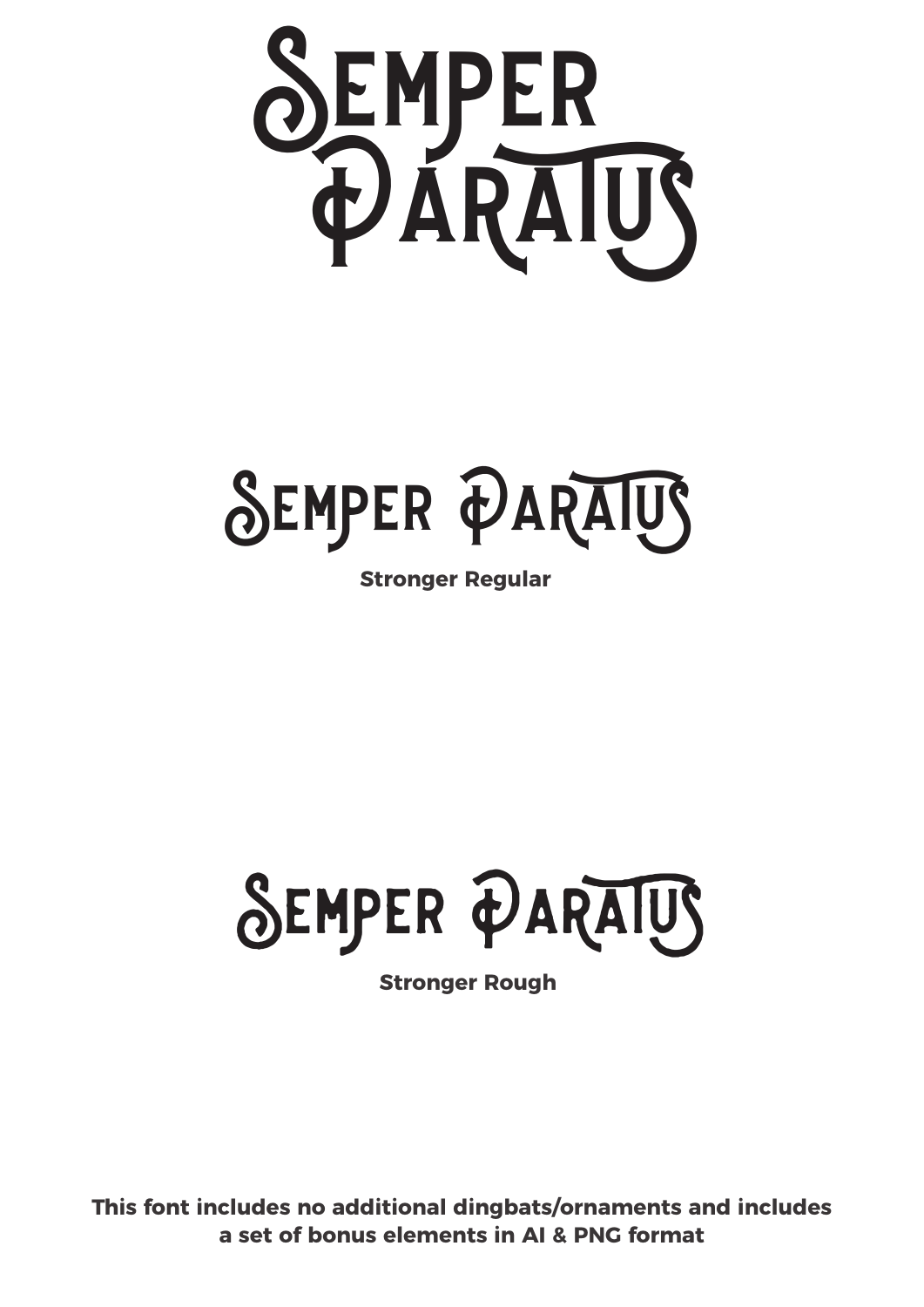SweetHome

**This font includes two font versions: Regular & Bold**

SweetHome

**Sweet Home Savannah Regular**

**SweetHome**

**Sweet Home Savannah Bold**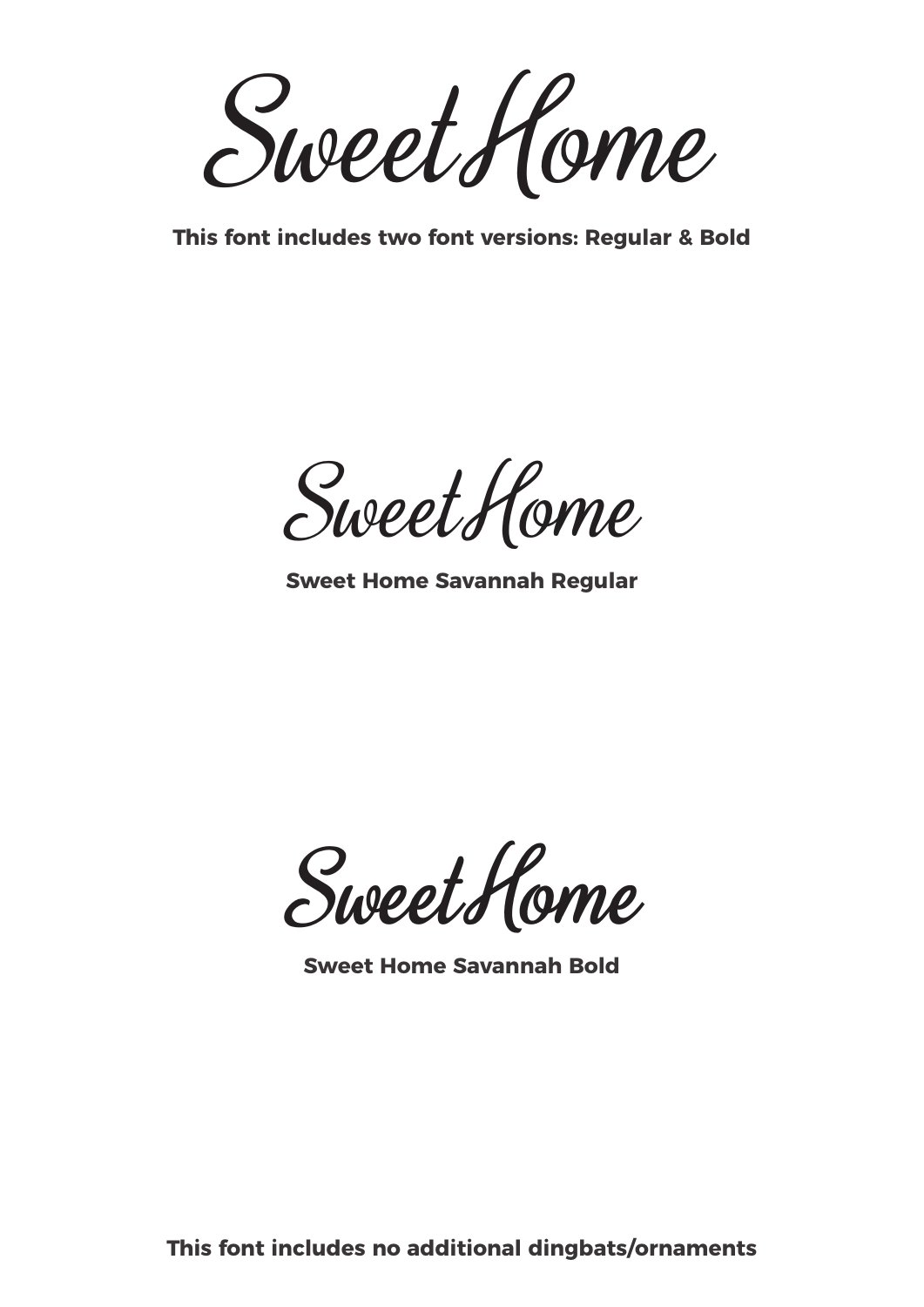

**This font includes two font versions: Regular & Italic**



**Sweet Talk Regular**



**Sweet Talk Italic**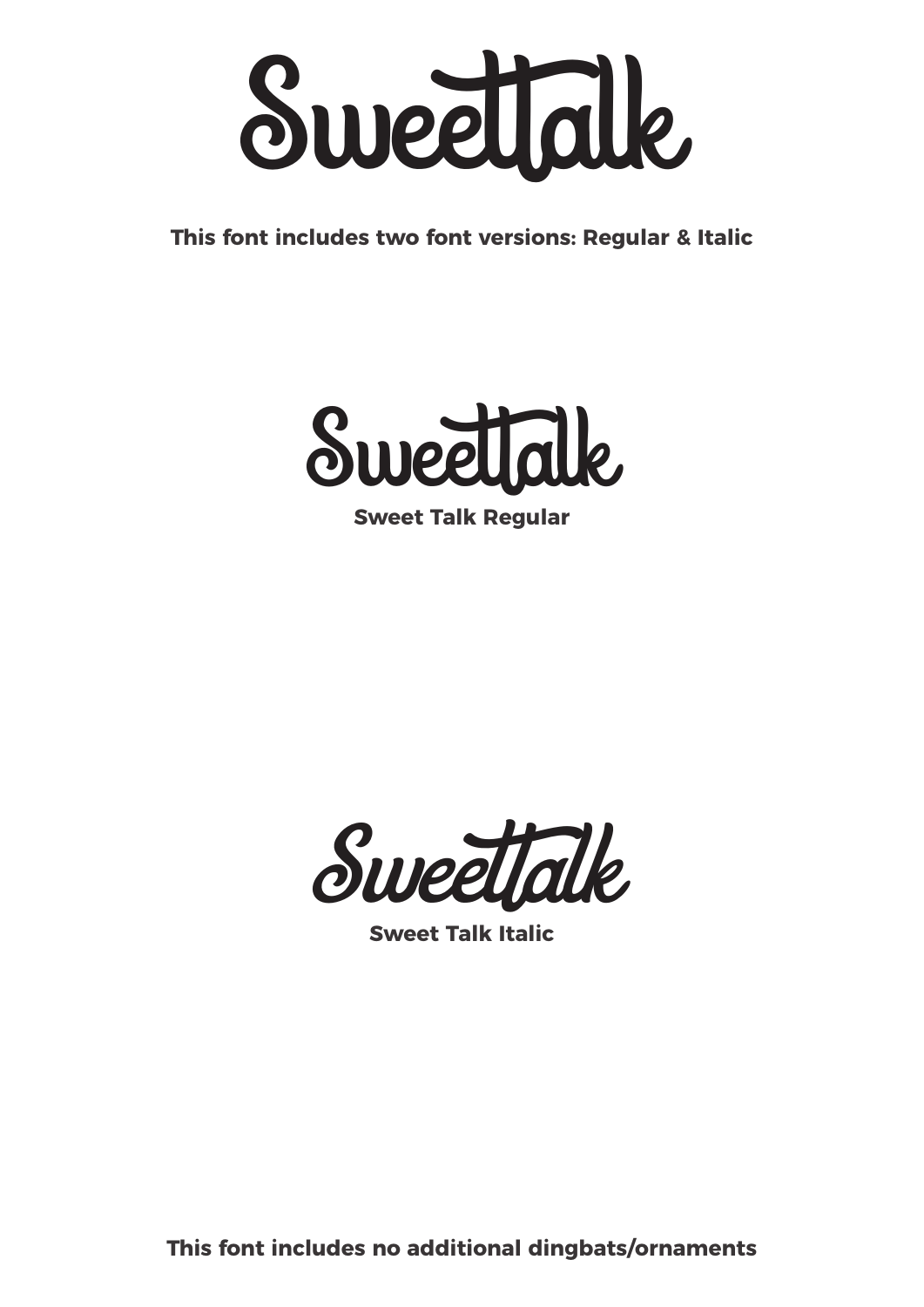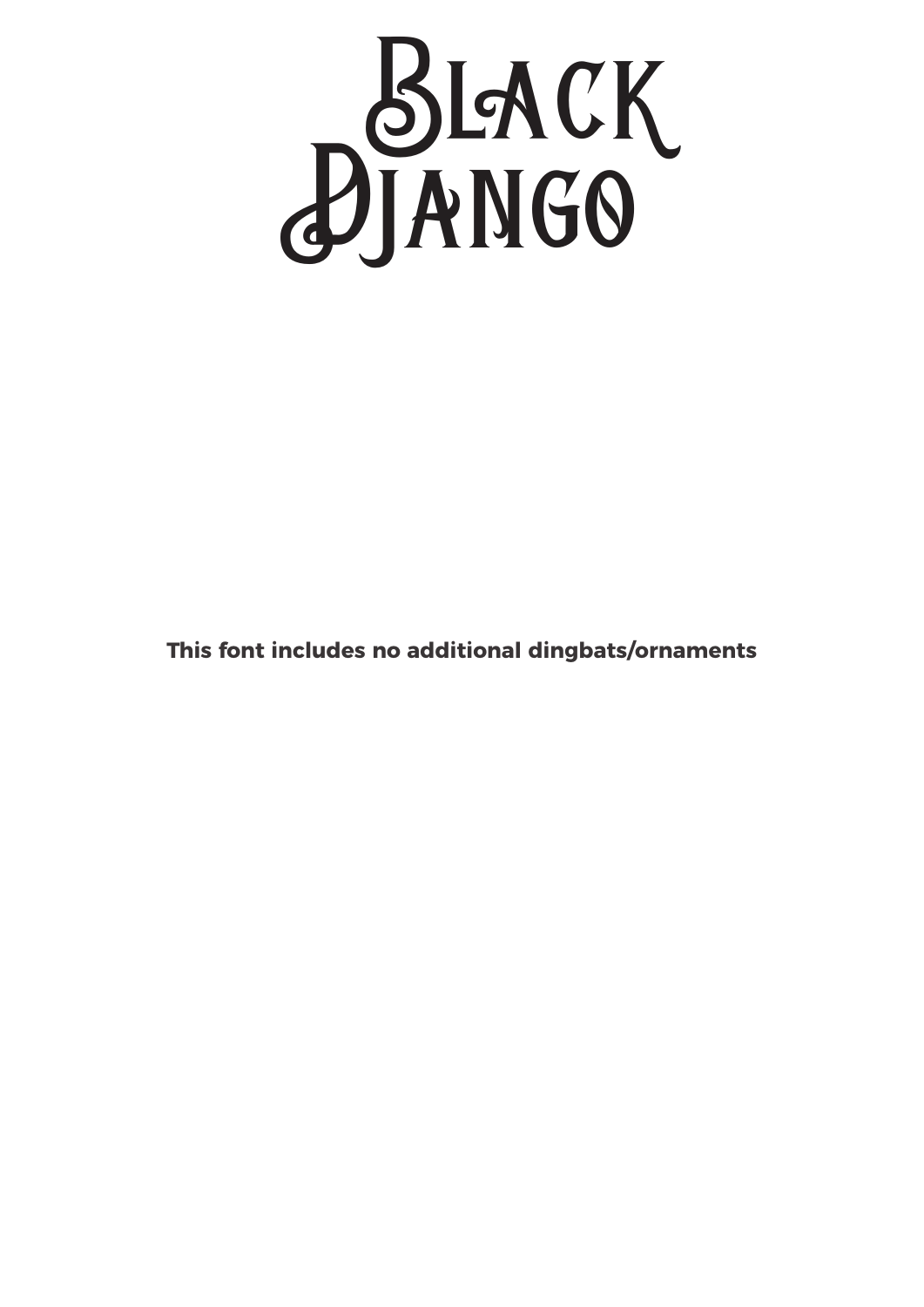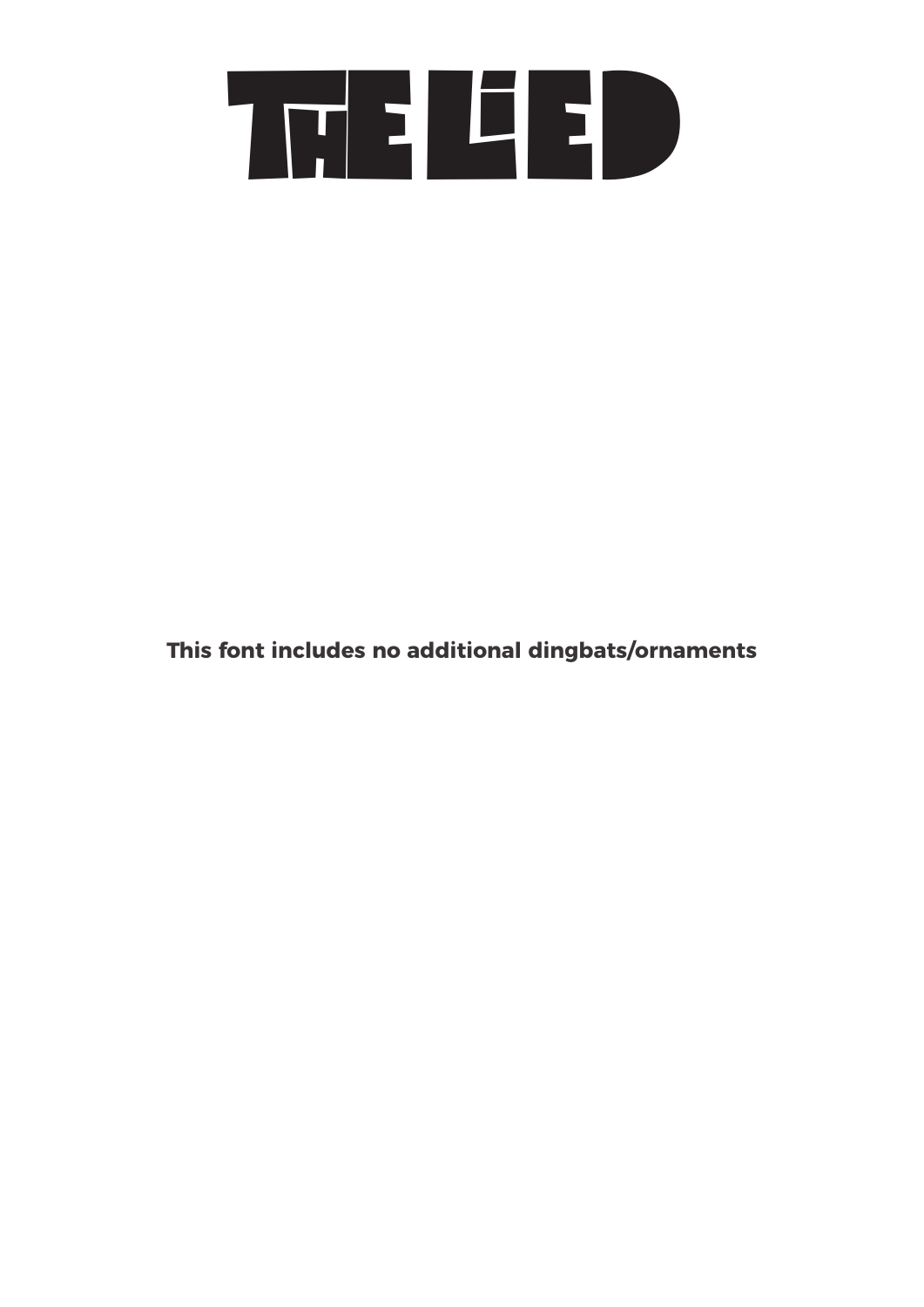Memories

**This font includes two font versions: Regular & Sans**

Memories

**The Memories Regular**

## **MEMORIES**

**The Memories Sans**